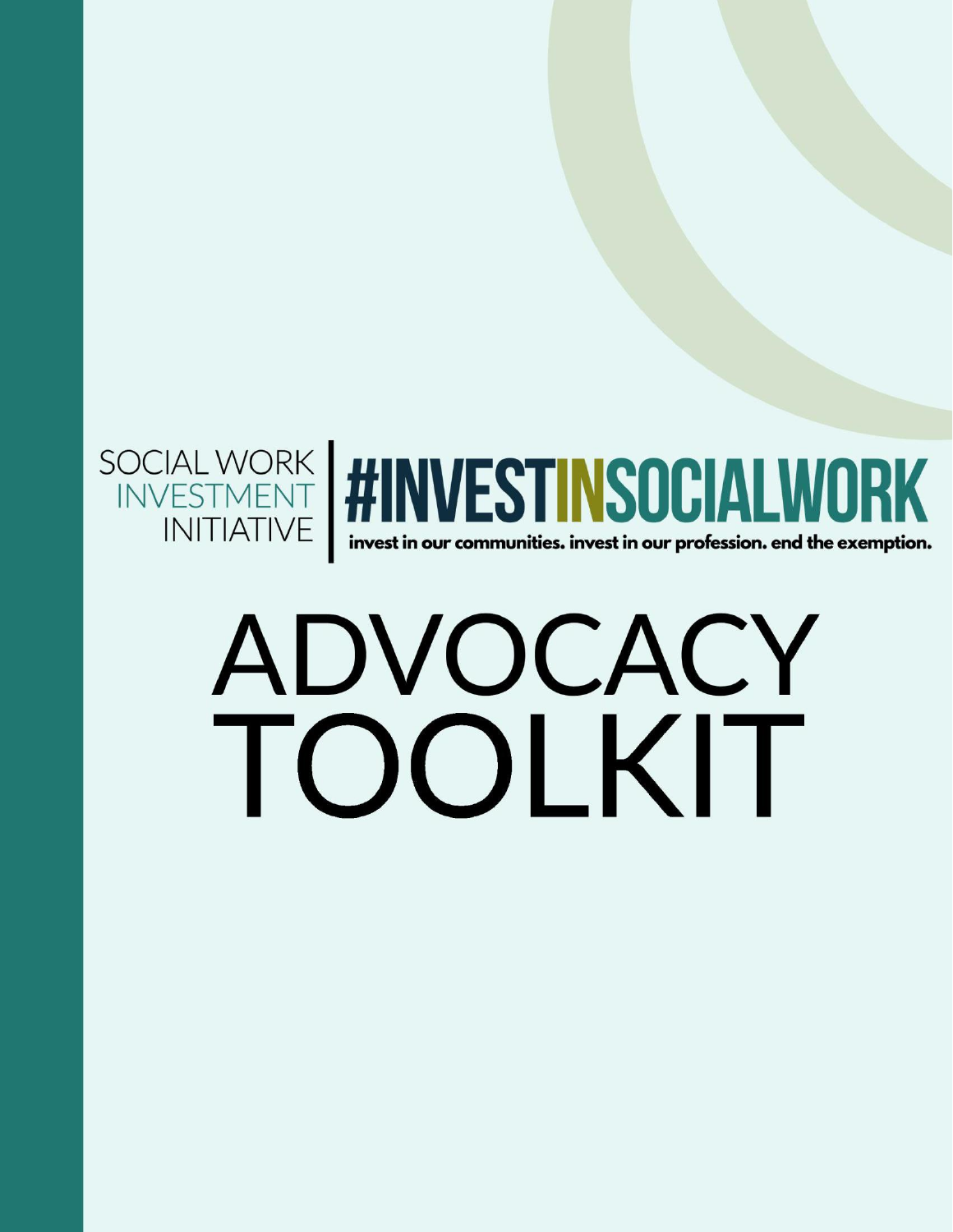

## **Table of Contents**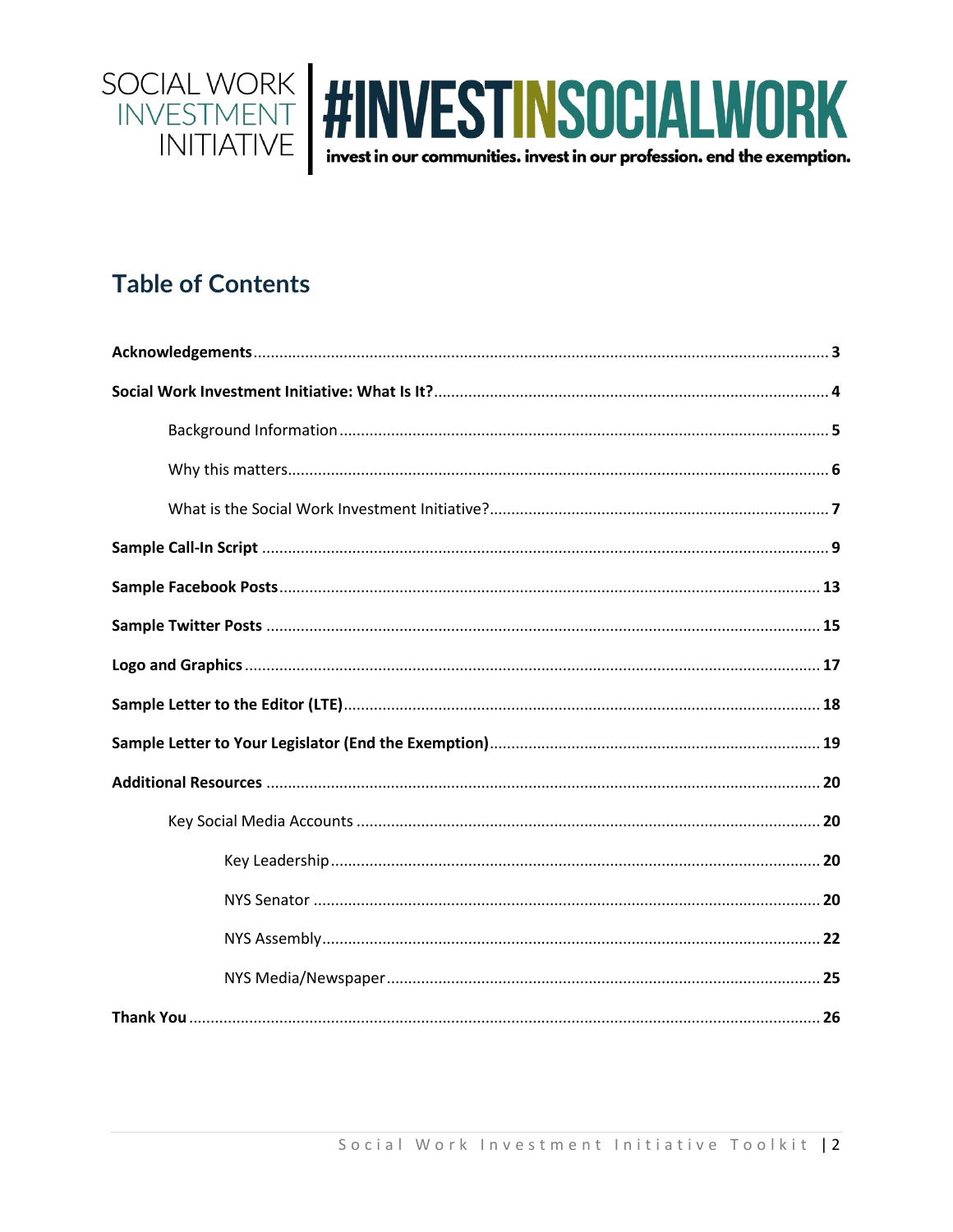

## **Acknowledgements**

This statewide campaign is initiated and led by the National Association of Social Workers – New York State Chapter (NASW-NYS), in partnership with the National Association of Social Workers – New York City Chapter (NASW-NYC), the New York State Society for Clinical Social Work, and the New York State Association of Deans of Schools of Social Work. This toolkit will help ensure your voice is heard at the Capitol and promote legislative action for the profession of social work and protecting our most vulnerable populations.

#### We would like to thank the following for their contributions to this toolkit and their ongoing work to advance the social work profession:

**Samantha Howell, Esq.**, *Executive Director, NASW-NYS* **Kimberly Eisen, MSW***, Program Director, NASW-NYS* **Kania Ponto, MSW,** *Communications Associate, NASW-NYS* **Mallory Hallstead***, MSW Intern, NASW-NYS* **Tiffany Metty***, MSW Intern, NASW-NYS*



National Association of Social Workers New York State Chapter 188 Washington Avenue

Albany, NY 12210

Telephone: 518-463-4741 E-mail: info@naswnys.org Website: www.naswnys.org

First published: December 2017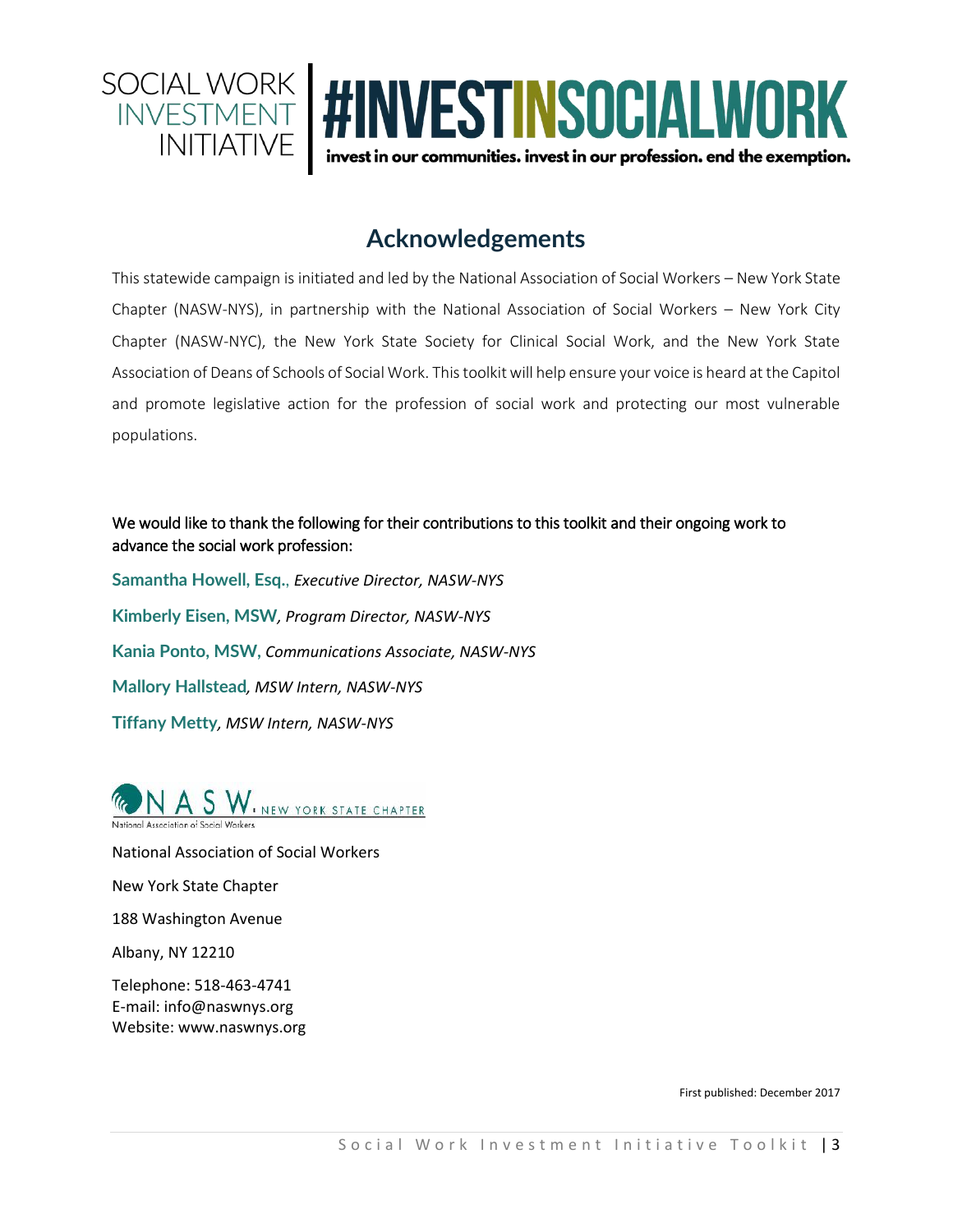



## hashtag:



## **Additional Hashtags:**

#SocialWorkInvestmentInitiative

#EndtheExemption

## website:

**naswnys.org/ invest**

**Facebook: @NASWNYS Twitter: @NASWNYS NASW-NYS Website: [www.naswnys.org](http://www.naswnys.org/)**

## find your legislators:

**Find your Senator:** 

**<https://www.nysenate.gov/find-my-senator>**

**Find your Assemblymember:** 

**<http://nyassembly.gov/mem/search/>**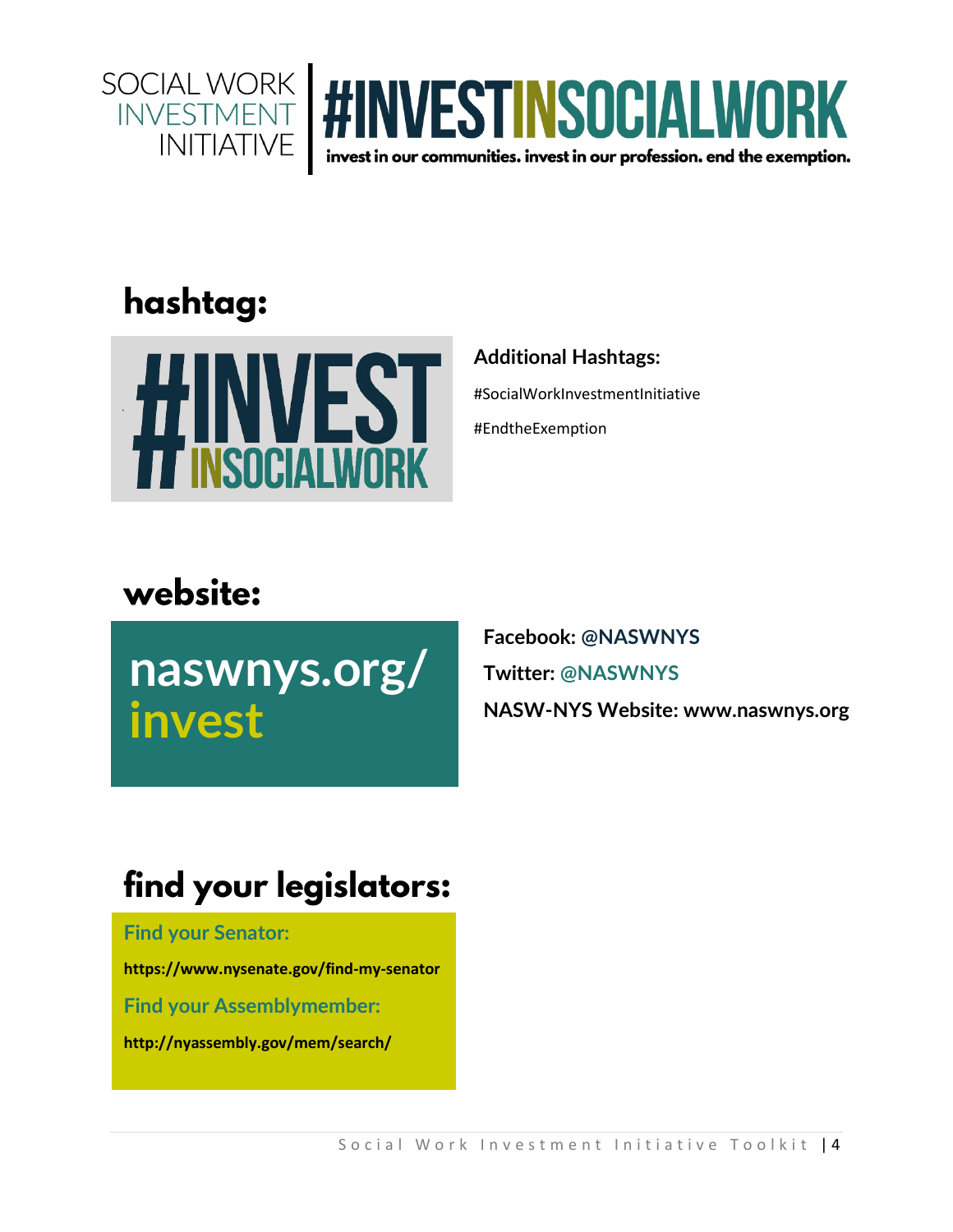

## **Social Work Investment Initiative Act: What is it?**

### **Background Information**

- In 2002, after more than 28 years of negotiation between the legislature, stakeholder provider groups, and trade associations, the practice of social work became one of the state's licensed professions. In doing so, a minimum standard of education, experience, and exam requirements was established to ensure that individuals providing mental health services, specifically the diagnosis and treatment of mental illness, were qualified to do so.
- For nearly 14 years, state agencies have been exempt from hiring licensed employees. Programs operated, funded, or regulated by seven of the state's agencies claim that unlicensed employees are qualified, $^{1}$  despite the fact that these employees are not required to have the same extensive education and external legal standards of professional conduct as licensed practitioners.

**2000 Hours Add Up!**

Your 2000 hours for licensing add up for:

- Nuanced expertise acquired through supervision
- Unique systems perspective that sets clinical social workers apart from other professions
- Exceptional devotion to the most vulnerable population

Your license is meaningful; your experience is valuable. It's time to tell the state to #InvestinSocialWork

Exempt agencies include:

 $\overline{\phantom{a}}$ 

- o Office of Mental Health (OMH)
- o Office for People with Developmental Disabilities (OPWDD)

<sup>&</sup>lt;sup>1</sup> "Office of Mental Health Appendix to Unified Statement Response to SED Report – Office of the Professions as required pursuant to Chapter 57 of the Laws of 2013", *Office of Mental Health*, accessed November 30, 2017, [https://www.omh.ny.gov/omhweb/resources/publications/sed-report.pdf.](https://www.omh.ny.gov/omhweb/resources/publications/sed-report.pdf)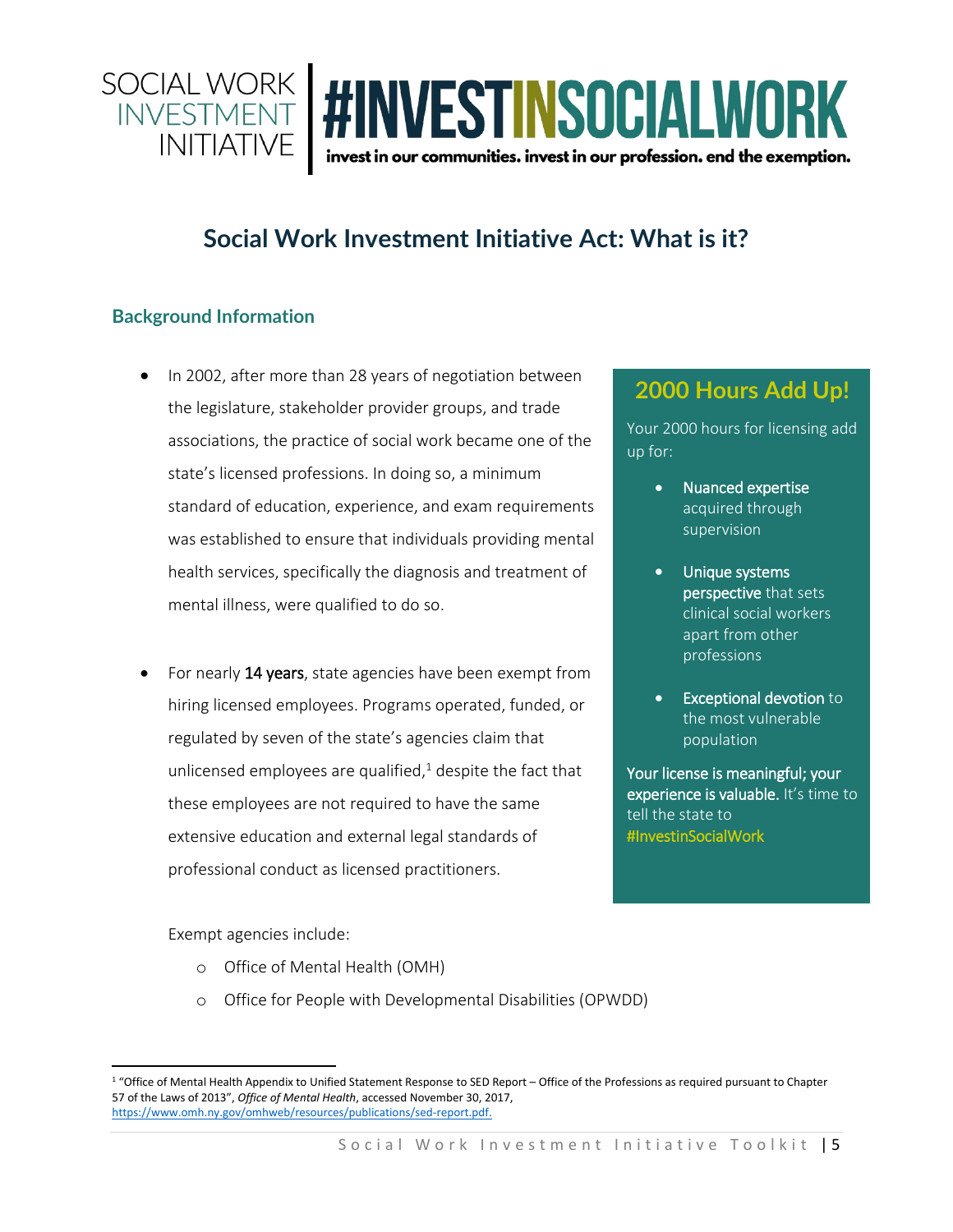

- o Office of Alcoholism and Substance Abuse Services (OASAS)
- o Office for Children and Family Services (OCFS)
- o Office for the Aging (SOFA)
- o Department of Health (DOH)
- o Department of Corrections and Community Services (DOCCS)
- Exempt agencies continue to claim licensed social workers are too rare and too expensive to hire for positions.<sup>2</sup>
- **Currently,** exempt agencies have until July 1, 2018, to comply with the licensing requirements passed in 2002.
- In 2017, the National Association of Social Workers New York State (NASW-NYS) Chapter, in collaboration with the National Association of Social Workers - New York City (NASW-NYC) Chapter, the New York State Society for Clinical Social Work (NYSSCSW), and the New York State Association of Deans of Schools of Social Work, introduced the Social Work Investment Initiative, that seeks to secure a substantial state investment into the social work profession, specifically in settings operated, funded or regulated by the seven state agencies. This legislative initiative will be tied to the resolution of the licensure exemption and move state agencies to (finally) come into compliance with the 2002 social work licensing law.

 $\overline{\phantom{a}}$ <sup>2</sup> "Office of Mental Health Appendix to Unified Statement Response to SED Report – Office of the Professions as required pursuant to Chapter 57 of the Laws of 2013", *Office of Mental Health*,accessed November 30, 2017, [https://www.omh.ny.gov/omhweb/resources/publications/sed-report.pdf.](https://www.omh.ny.gov/omhweb/resources/publications/sed-report.pdf)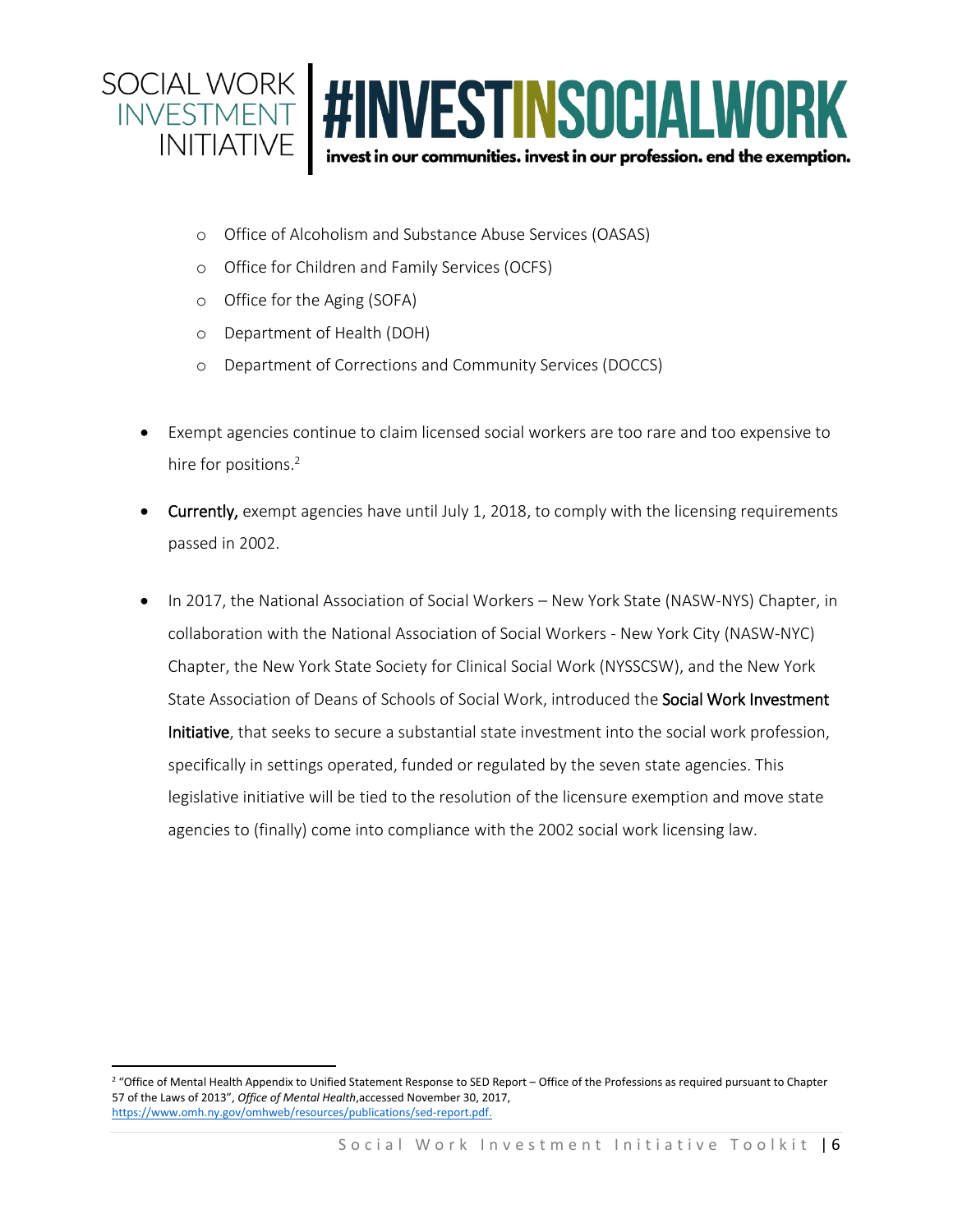

#### **Why this matters**

- **Bifurcated system of care:** Individuals relying on services through one of these exempt agencies may see a qualified mental health practitioner or they may see someone with no more than a high school education. This practice is a dangerous - and unnecessary - gamble. Social workers share a fundamental belief in equality and access to care, and are specifically trained to provide and ensure access to high-quality services. The current system, however, does not provide for quality services, since the current licensure exemption allows untrained and under-supervised individuals to provide services.
- NYS has some of the most stringent licensing requirements and professional standards for social work in the country. Social workers have the well-being of their communities and families in their hands every day. Not only does this exemption create a bifurcated system of care for those most in need, but the state is not standing by the licensing law to its fullest effect.
- This exemption renders the professional standards moot rendering YOUR license moot.

## **What is the Social Work Investment Initiative?**

The Social Work Investment Initiative (SWII) is a legislative initiative that seeks to secure a substantial state investment into the social work profession. Specifically, it demands:

- **1. Full implementation of the state's 2002 social work licensure law**
- **2. \$4 million Loan Forgiveness Program for Social Workers specifically working in a currently exempt setting**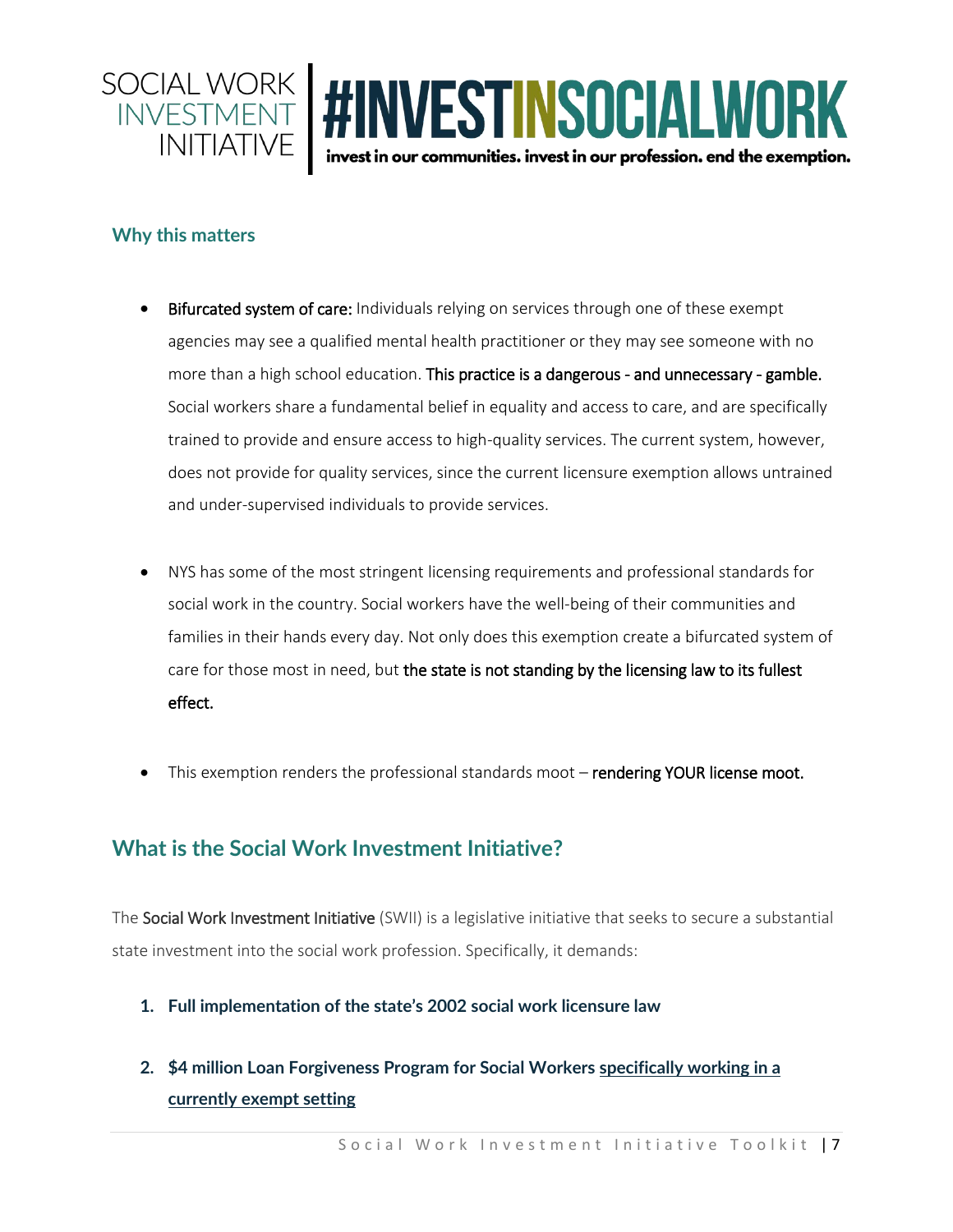

As an effort to mitigate the reportedly high rates of staff turnover in exempt agencies, such an initiative would not supplant the current loan forgiveness program available to a broader array of social workers.

**3. \$18 million incentive program for currently exempt agencies to increase the number of licensed social workers available to provide supervision**

The incentive would provide a stronger career track and reduce reported staff turnover.

- **4. \$500,000 for the development and distribution of culturally sensitive and ESL test preparation to assist those who are vulnerable to, or have already, failed the LMSW and LCSW exams**
- **5. \$250,000 for the development and implementation of a workforce survey to assist in tracking and identifying workforce gaps**

The survey will be utilized (upon mandate) by the NY State Education Department at registration and re-registration of all Article 154 licensees (Licensed Clinical Social Workers and Licensed Master Social Workers), and will assist in data collection efforts to track the distribution of licensed practitioners across the state and identify workforce gaps.

#### *Invest in our communities. Invest in our profession. End the exemption.*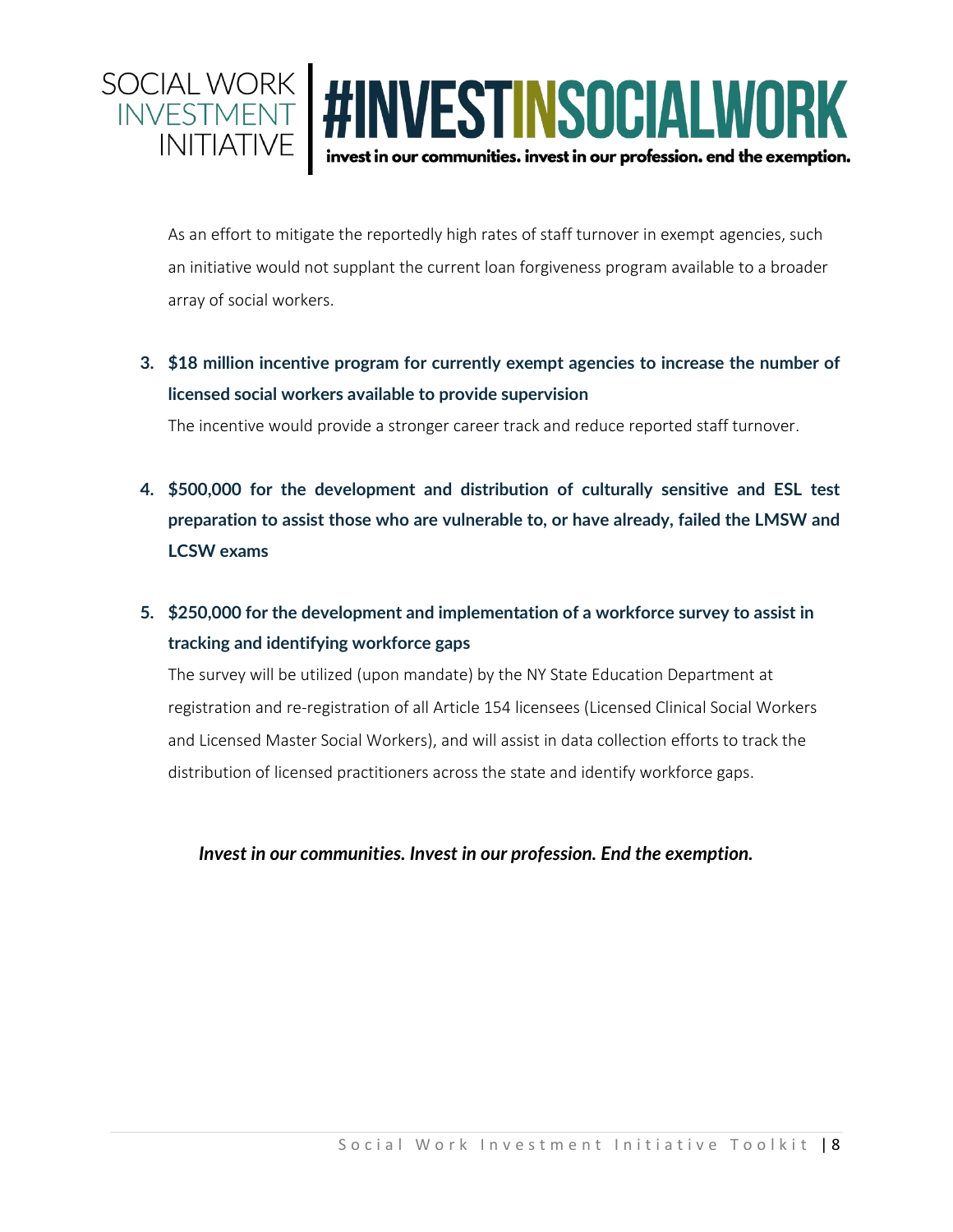

### **What is #InvestinSocialWork?**

#InvestinSocialWork is a public awareness campaign established by NASW-NYS, in collaboration with the National Association of Social Workers - New York City (NASW-NYC) Chapter, the New York State Society for Clinical Social Work (NYSSCSW), and the New York State Association of Deans of Schools of Social Work, in December 2017. This campaign seeks to end the licensure exemption and implement the Social Work Investment Initiative, a legislative initiative that seeks to secure a substantial state investment into the social work profession, in the context of this year's legislative budget.

## **What are we asking for?**

We are asking the New York State legislature and Governor to end the licensure exemption and support enactment of the Social Work Investment Initiative.

## **Won't this cost a lot of money?**

The State needs to invest in social work and ensure the quality of mental health care for everyone regardless of cost. All New Yorkers deserve to receive the same level of care. As it stands now, with private insurance, you are required and guaranteed to see a licensed professional with experience. If you access healthcare through the State, you *may* see a licensed professional – but you also might not.

## **What is the urgency?**

The social work licensure law was passed in 2002 and has been in effect since 2004. That is a 14-year time period for State agencies to come into compliance – which is more than enough time. For comparison: **When Connecticut enacted its 1995 licensure law, both private sector and publicsector agencies were given one year to comply. 3** If we are unsuccessful, the exemption could

 $\overline{\phantom{a}}$ <sup>3</sup> "The Social Work Licensure (LCSW) Law", *National Association of Social Workers - Connecticut (NASW-CT)*, last modified October 2016, http://naswct.org/wp-content/uploads/2016/10/LCSW-Law10-20-16.pdf.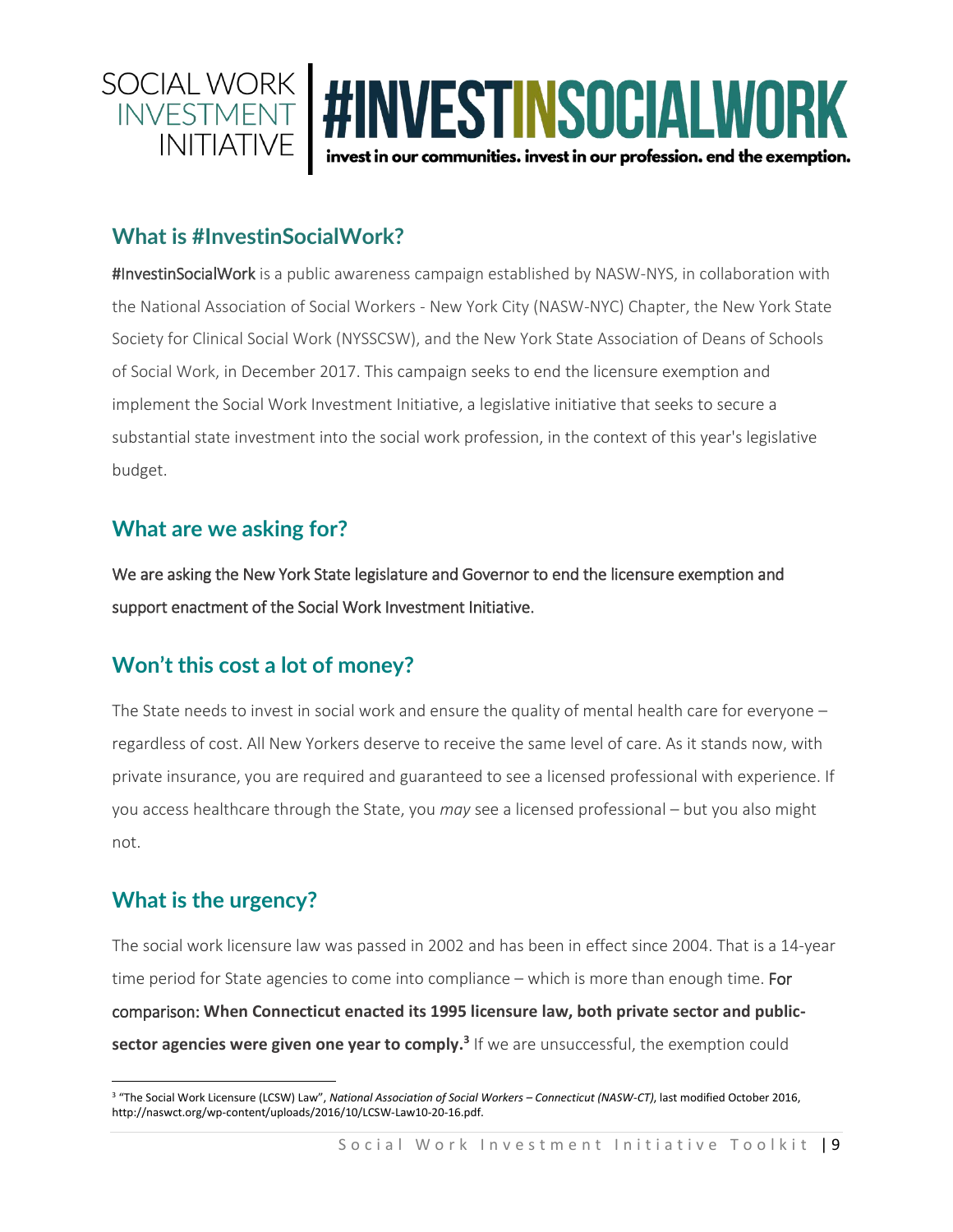

continue, which would render the professional standards outlined by a social work license null and void. Your experience is valuable, and we need to end the exemption.

## **How do I get involved?**

This toolkit will provide you with information and resources on how you can lend your voice to the campaign. Visit us at [www.naswnys.org/invest](http://www.naswnys.org/invest) and our social media accounts (Facebook: @NASWNYS; Twitter: @NASWNYS) for the most up-to-date news.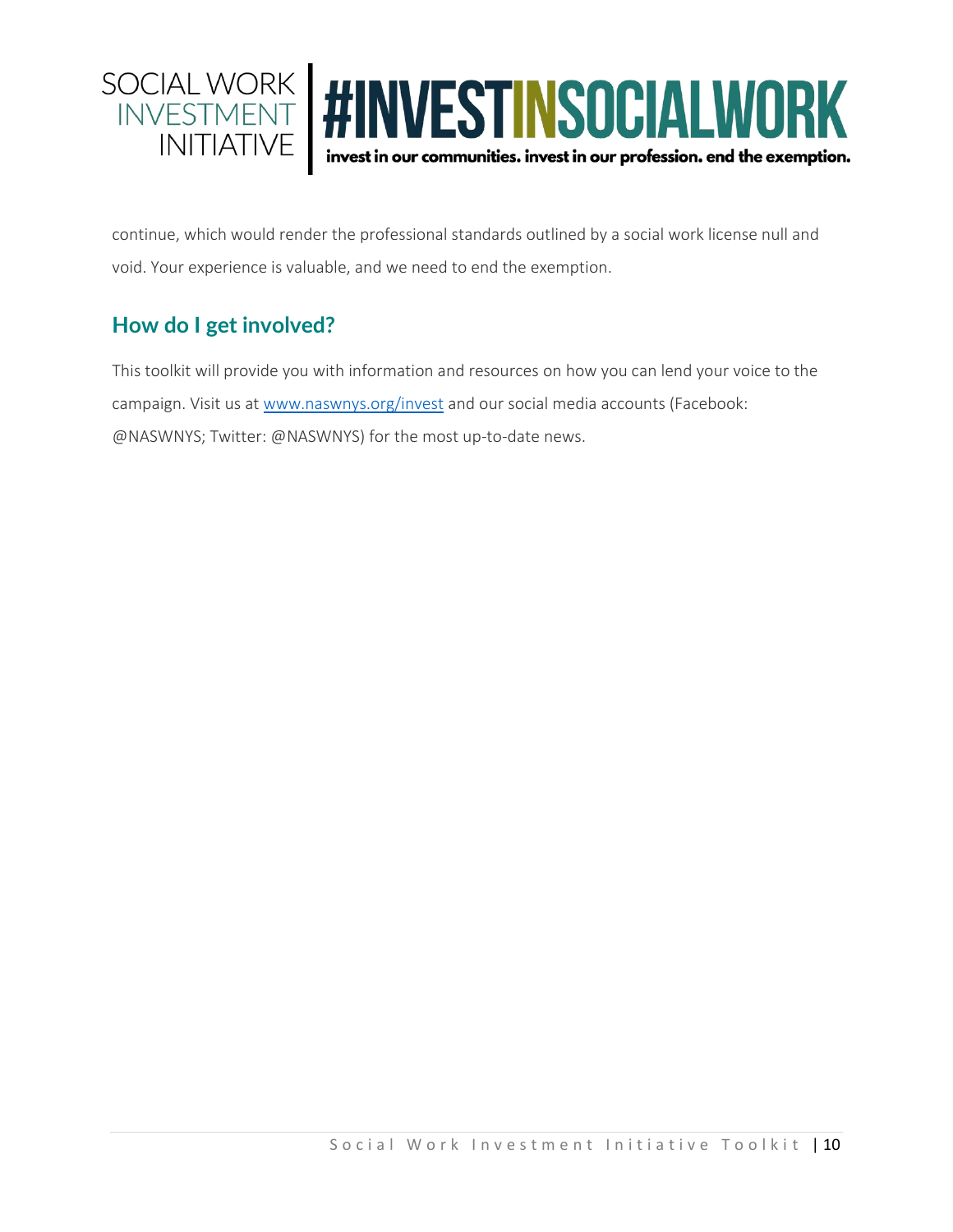

## **Sample Call-in Script**

#### **Sample: Oppose Licensure Exemption (1)**

Hello, my name is  $\qquad \qquad$ , I am a constituent from (City), (Zip Code). I don't need a response; I am opposed to the continuation of the licensure exemption and I am in favor of the Social Work Investment Initiative. Thank you so much for your hard work answering these phones, I know how integral you are to the democratic process!

#### **Sample: Oppose Licensure Exemption** (2)

Hello, my name is \_\_\_\_\_\_\_\_\_\_\_\_\_, I am a constituent from (City), (Zip Code). I am asking you to support and vote in favor of the Social Work Investment Initiative and help end the licensure exemption that allows seven state agencies to hire non-licensed providers for tasks within the licensed scope of practice. Thank you for bringing these agencies to compliance with the state's licensing law and ensuring equal access to quality care.

## **Save the Dates:**

Social Work Investment Initiative **Call-In Day** 

Tuesday, January 9, 2018 Tuesday, February 6, 2018 Tuesday, March 6, 2018

#### Use the following scripts to call your legislators and ask them to end the licensure exemption and to #InvestinSocialWork by supporting the enactment of the Social Work Investment Initiative

### **Sample: Thank you for your support**

Hello, my name is  $\qquad \qquad$  . I am a constituent from (City), (Zip Code). I am calling to thank for their support for the Social Work Investment Initiative. Investing in the social work profession ensures high quality mental health care and the wellbeing of our communities.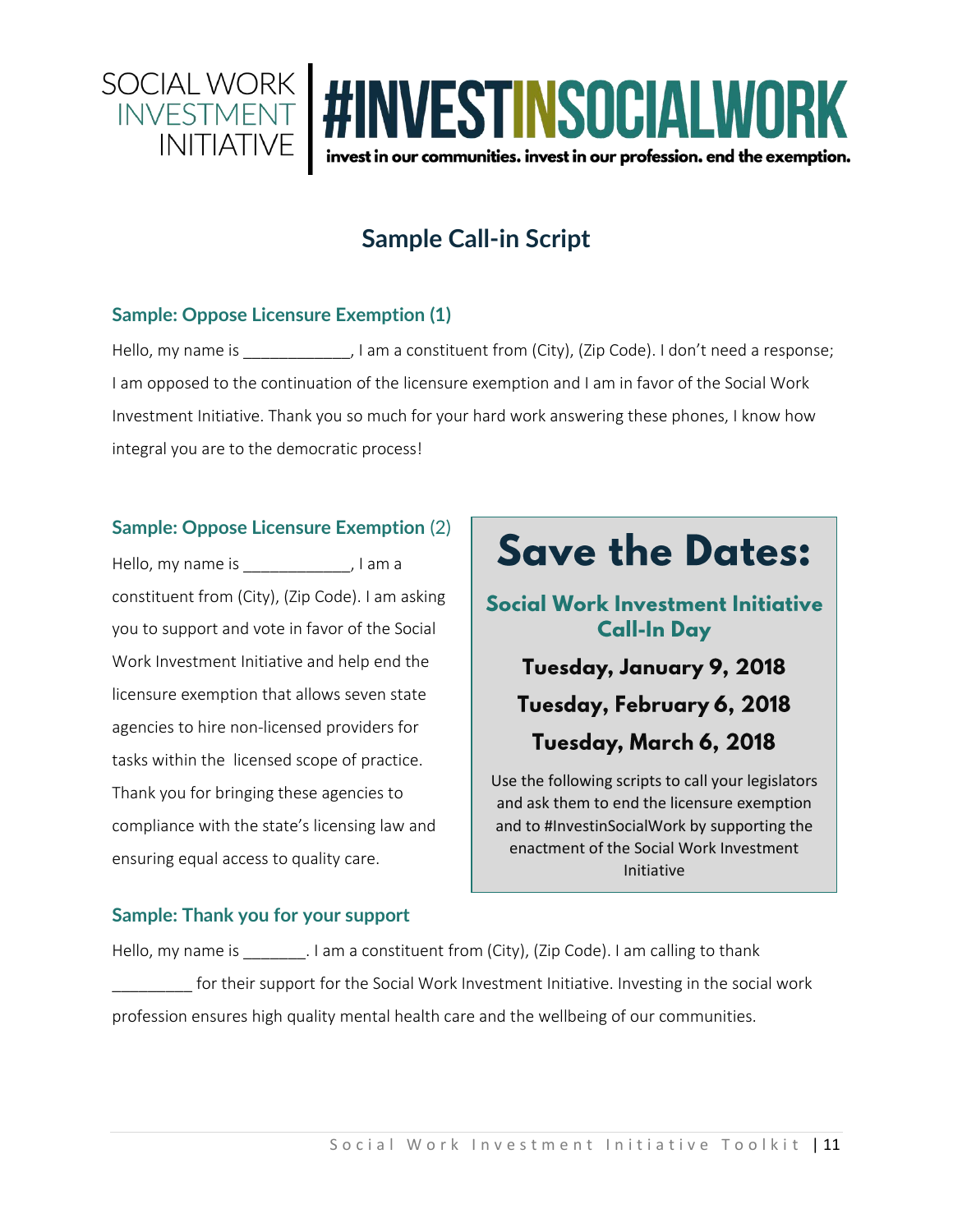

#### **Call-In Day Engagement Tips:**

- **Get your calls in on Social Work Investment Initiative Call-in Days … and any other day!** While NASW-NYS is hosting official Social Work Investment Initiative Call-In Days, that does not mean you cannot call any time during the 2018 legislative budget season. **Consistency is key!**
- **Organize a call-in party at work!** Organize a staff meeting or set aside lunchtime to organize a call-in party with your social work friends and colleagues. The more people involved, the stronger our voice!
- **Put the Call-In Day information in your email signature.** It can be as simple as asking your fellow social workers to join in on the Social Work Investment Initiative Call-In Days.

## Tips for Calling Your Representatives!

1. State your name, city, and zip code, and say "I don't need a response." By doing this, your representative's office can quickly confirm that you are a constituent and can tally your response down immediately.

2. Only call your own representatives! We understand you really want to give other representatives a piece of your mind, but your call will be ignored unless you can provide a zip from their district. Instead, encourage your friends and colleagues to call *their* representatives

3. State the issue + state your position. When making your calls, quickly state "*I am opposed to \_\_\_\_\_\_\_\_.*" or "*I am in favor of\_\_\_\_\_\_\_\_.*" Be simple and direct, so your representative can get a tally of who is in favor and who is against.

4. Don't forget to say thank you! Be nice and thank the office personnel for their hard work answering the phones, because without them, our legislators could not represent us!

*See sample social media posts for examples and don't forget to link to* [www.naswnys.org/invest](http://www.naswnys.org/invest)

• **Share information about the Call-In Day in advance**: Ask your social worker friends and colleagues to join you in calling your legislators to end the licensure exemption and support the Social Work Investment Initiative to your social media accounts. *Be prepared to remind your friends multiple times!*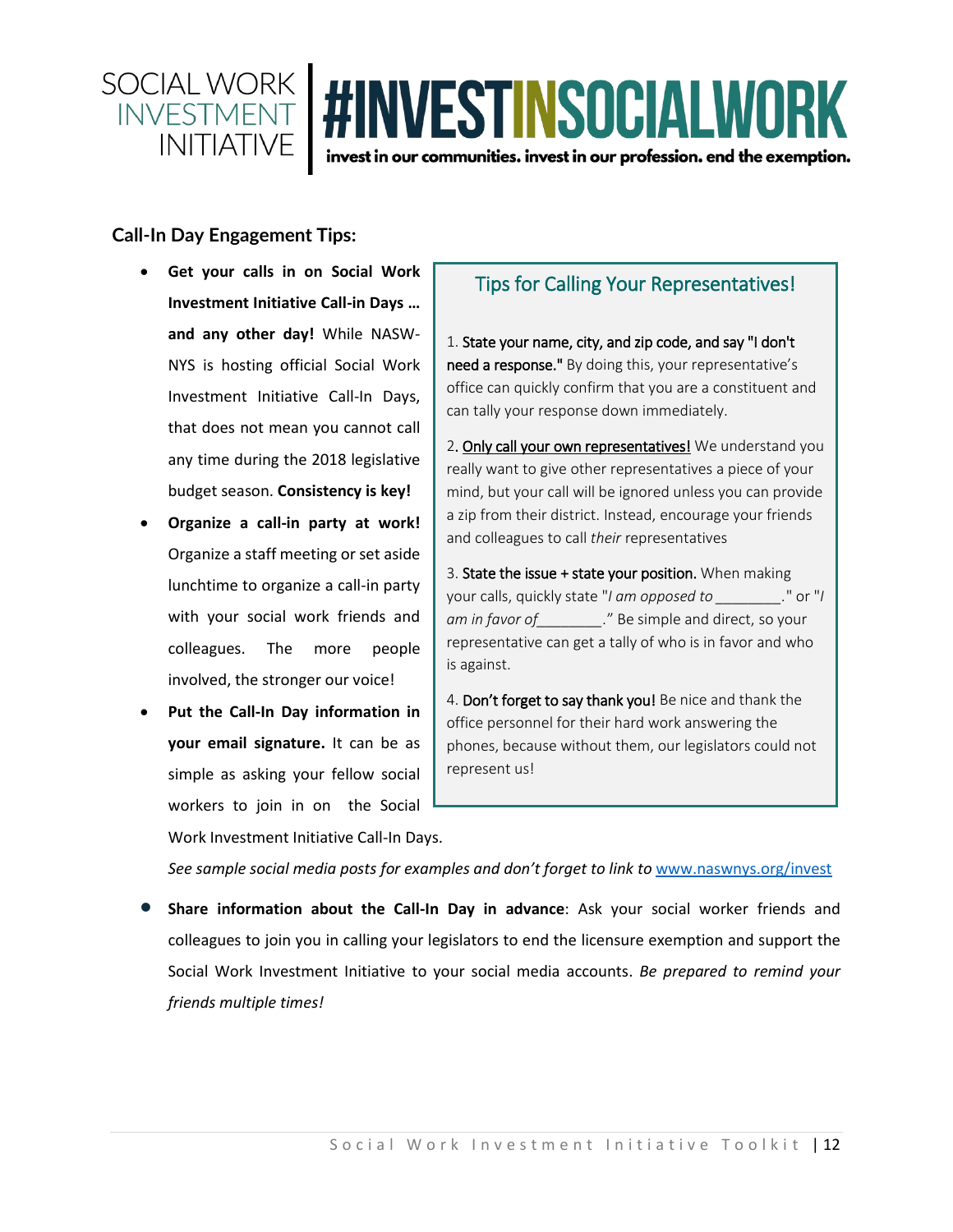

## **Sample Facebook Posts**

*Sharing these statements is important if we want to reach our representatives. Every share increases the likelihood that your local representative will consider this issue important to their district.*

#### FOR SOCIAL WORKERS

- I support equal access to mental health treatment and urge NYS to stop allowing this injustice! #EndtheExemption #InvestinSocialWork
- Social workers say NO to a bifurcated system of care and exempting state agencies from hiring licensed social workers. Say YES to Social Work Investment Initiative. #EndtheExemption #investinSocialWork
- Mental illnesses can be very severe and time sensitive. While NYS has waited 14 years to enforce the state's social work licensure law, our communities have been suffering. Governor Cuomo, professional experience is valuable. Our community depends on it. #EndtheExemption #InvestinSocialWork
- I'm calling on New York State to vote in support of the Social Work Investment Initiative because this licensure exemption renders my professional license moot, and I KNOW my social work license is valuable. #InvestinSocialWork
- I support the Social Work Investment Initiative because I share a fundamental belief in equality and access to care, and our current system does not consistently provide that. Nobody should have to gamble their mental health. Ask your legislators to end the licensure exemption and support the enactment of the Social Work Investment Initiative! #InvestinSocialWork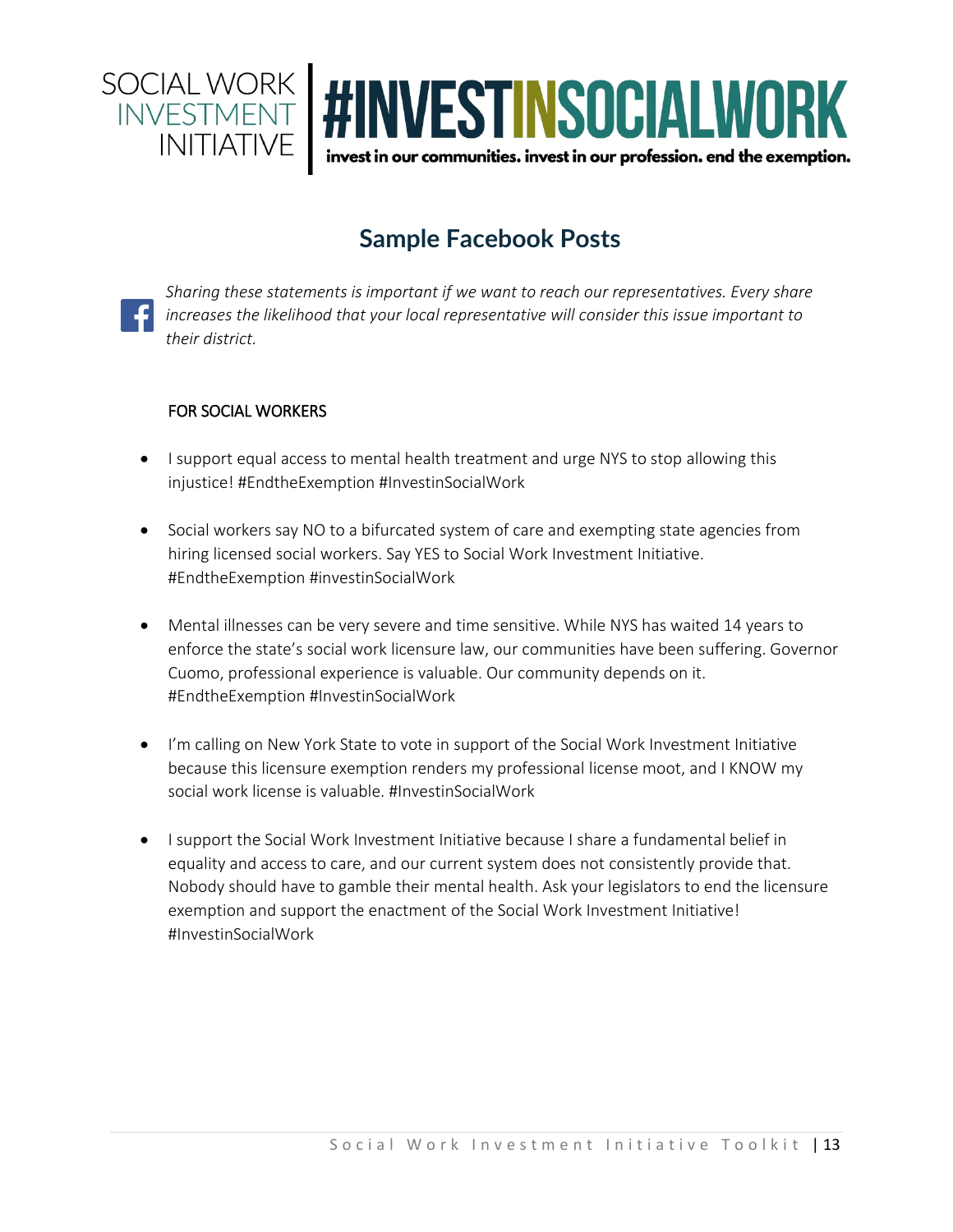

#### FOR CONCERNED COMMUNITY MEMBERS

- Due to the nature of mental illness and many other societal factors, the more severe a mental illness, the more likely an individual is to be of lower socioeconomic status and likely to visit a state agency for treatment. When this happens, these vulnerable individuals are not guaranteed access to licensed mental health professionals. I support equal access to mental health treatment and urge NYS to stop putting its stamp of approval on this injustice. #EndtheExemption #InvestinSocialWork
- For nearly 14 years, state agencies have been allowed to hire employees who are not licensed to perform diagnosis and psychotherapy and been given legal allowance to provide treatment and life-altering diagnoses to people with mild to severe mental illnesses. I'm calling on New York State to support the Social Work Investment Initiative and provide equity in standards of mental health care! #InvestinSocialWork #EndtheExemption
- New York State, invest in quality mental health treatment for ALL New Yorkers in 2018! Require state agencies to lift the exemption that has been creating injustice for decades and provide quality mental health care to those that need it most. #InvestinSocialWork #EndtheExemption
- People with the most severe mental illnesses receive the least assurance of quality care from NYS. Require state agencies to lift the exemption that has been creating injustice for decades and provide quality mental health care to those that need it most. #InvestinSocialWork #EndtheExemption
- Would you want to be treated for a physical health problem by someone who doesn't hold a medical license? NYS has been allowing unlicensed providers to provide critical mental health treatment and diagnosis to hundreds of thousands vulnerable New Yorkers. End inequality between mental and physical health care! Require organizations to hire licensed professionals to treat mental illness. Ask your legislator to support the Social Work Investment Initiative! #EndtheExemption #InvestinSocialWork
- Did you know? If you need to access mental health services through the state, you may see someone who is a licensed clinician or you may see someone with no more than a high school diploma and some on-the-job training. It's time to end this dangerous gamble. Ask your legislator to vote in favor of the Social Work Investment Initiative. #InvestinSocialWork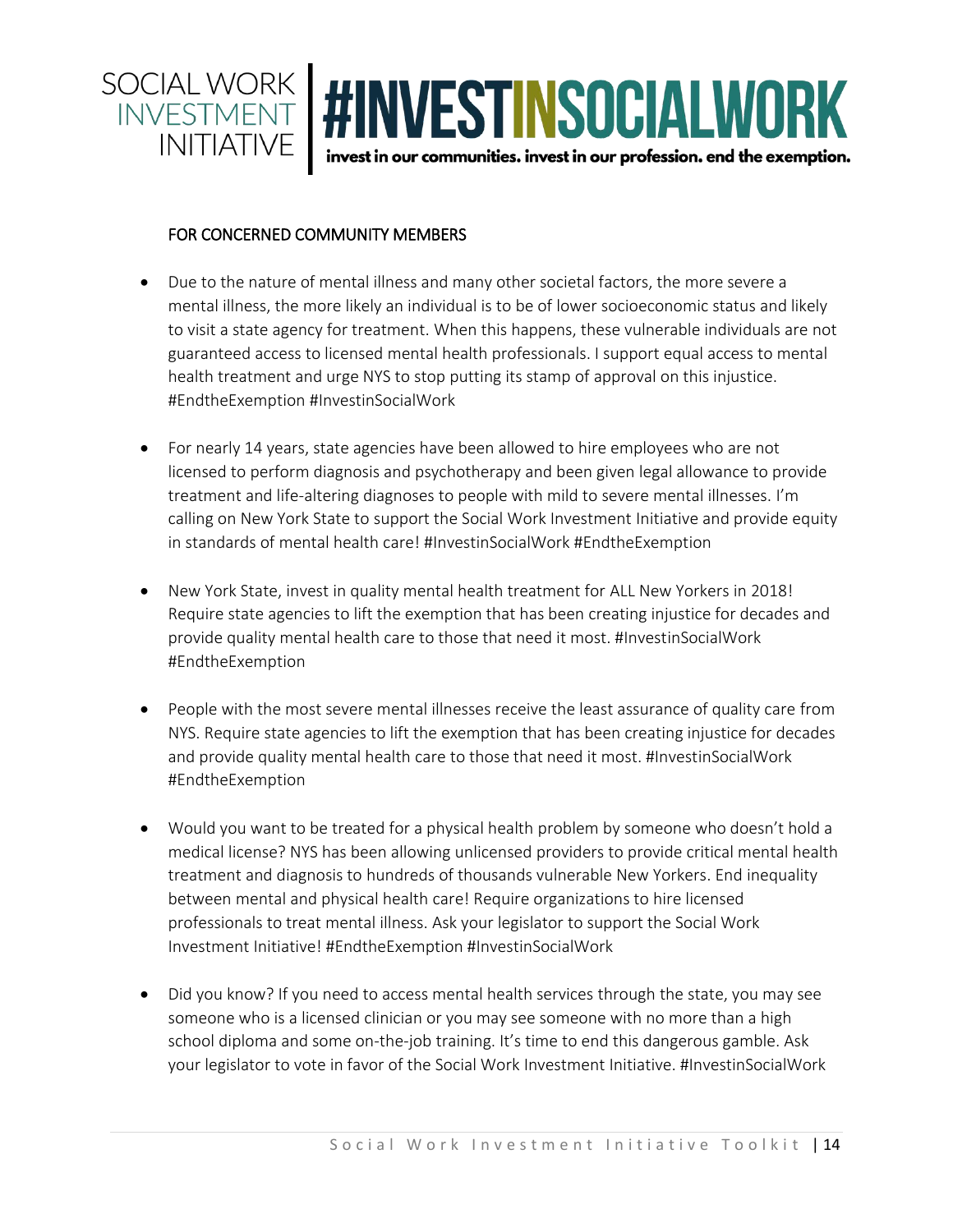

## **Sample Twitter Posts**

*Sharing these statements is important if we want to reach our representatives. Every share increases the likelihood that your local representative will consider this issue important to their district.*

- An investment in our profession is an investment in our communities. NY, it's time to #InvestinSocialWork!
- Social Work Investment Initiative is not just an investment in our profession, but an investment in our communities' health. #InvestinSocialWork #EndtheExemption
- My license matters and it's time for NYS to realize it too. An investment in our communities is an investment in our profession. It's time to #EndtheExemption and #InvestinSocialWork!
- For nearly 14 years, state agencies have been exempt from hiring licensed employees to perform diagnosis and psychotherapy of severe mental illness. This needs to end. It's time for NYS to #InvestinSocialWork and #EndtheExemption.
- It's time for NYS to #EndtheExemption and vote in favor of the #SocialWorkInvestmentInitiative.
- I'm calling on NYS to end the licensure exemption and bring state agencies into compliance THIS YEAR. #EndtheExemption #SocialWorkInvestmentInitiative

## **Engagement Tips:**

- Use visuals (photos, infographics, videos)
- Shorter tweets get more engagement
- Aim for 1-2 hashtags
- Be sure to tag @NASWNYS!
- If you get contacted by the local media, please have them contact *Kania Ponto, Communications Associate* at Kania.Ponto@naswnys. org and/or at 518-463- 4741 ext 22.
- Did you know? If you need to access mental health services through the state, you may see someone who is a licensed clinician or you may see someone with no more than a high school diploma + some on-the-job training. End this dangerous gamble! Ask your legislators to support the Social Work Investment Initiative! #InvestinSocialWork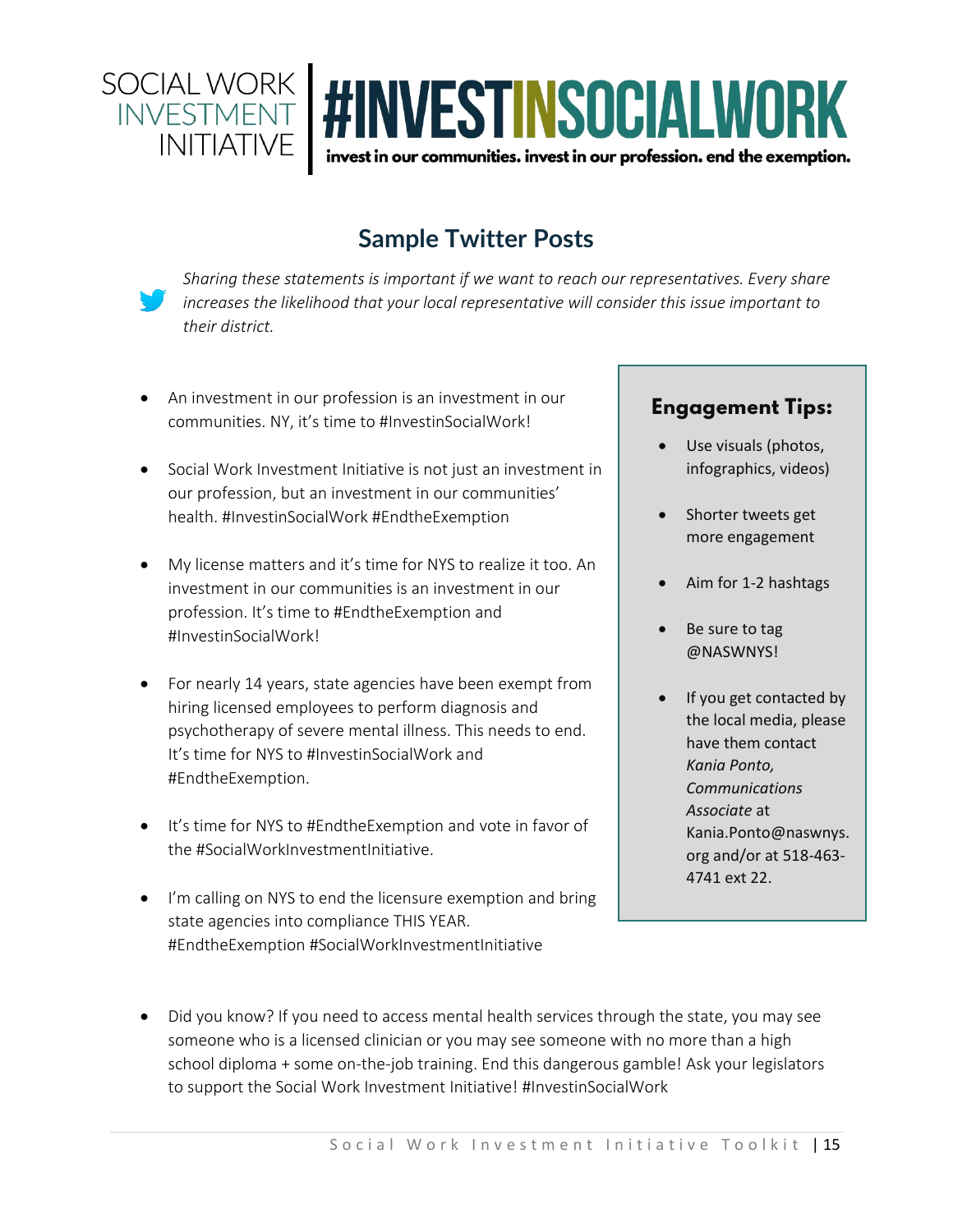

- I'm calling on New York State to vote in favor of the Social Work Investment Initiative because this licensure exemption renders my professional license moot, and I KNOW my social work license is valuable! #InvestinSocialWork
- Social workers say NO to a bifurcated system of care and exempting state agencies from hiring licensed mental health professionals. Say YES to Social Work Investment Initiative. #EndtheExemption #InvestinSocialWork
- It's now or never: tell NYS to #EndtheExemption. NO to inequality system of care. YES to quality care. YES to Social Work Investment Initiative. #InvestinSocialWork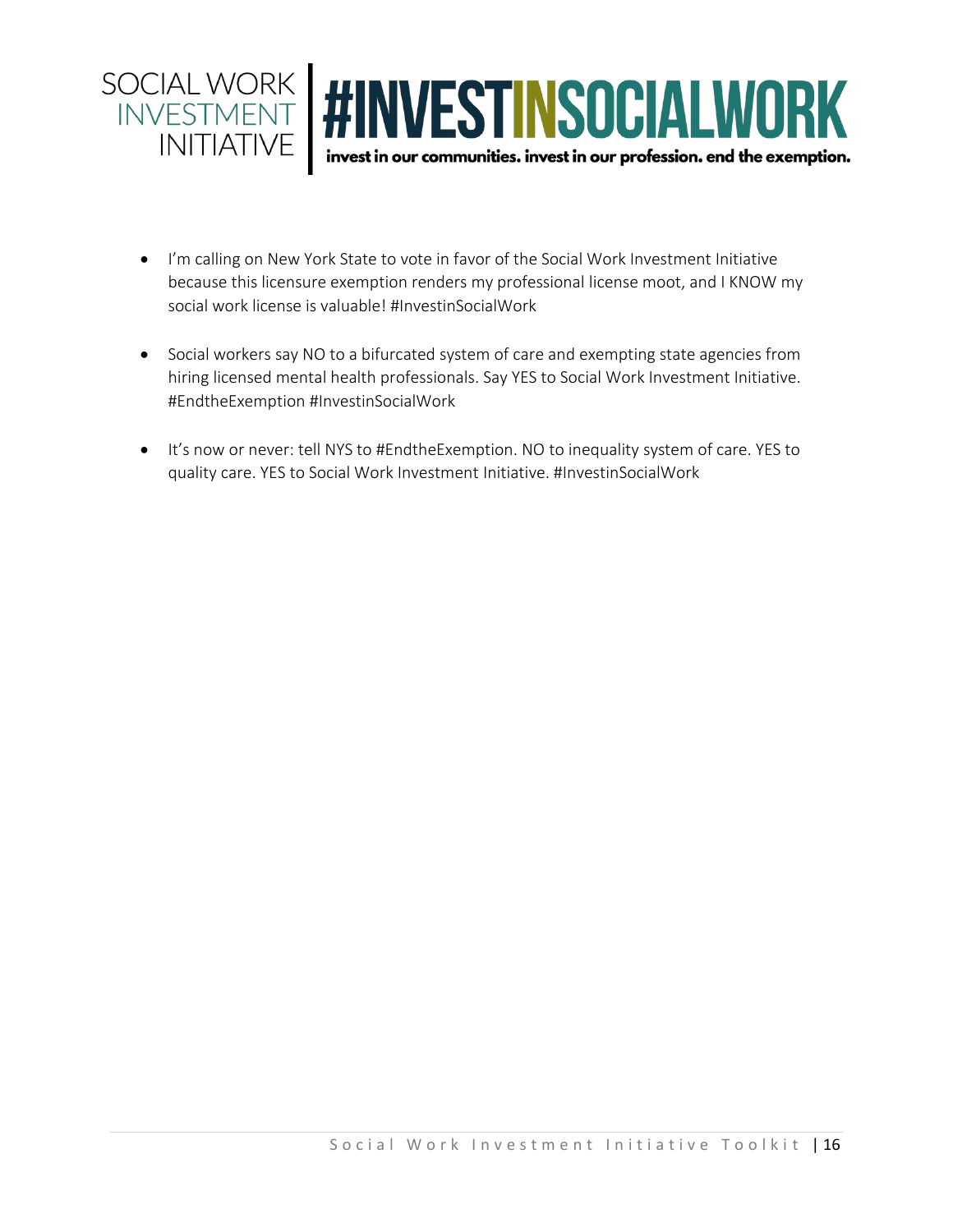

## **Logos and Graphics**

*Use images and graphics to boost your advocacy and engagement on the Social Work Investment Initiative. You can access the following graphics at* **[www.naswnys.org/invest](http://www.naswnys.org/invest)**

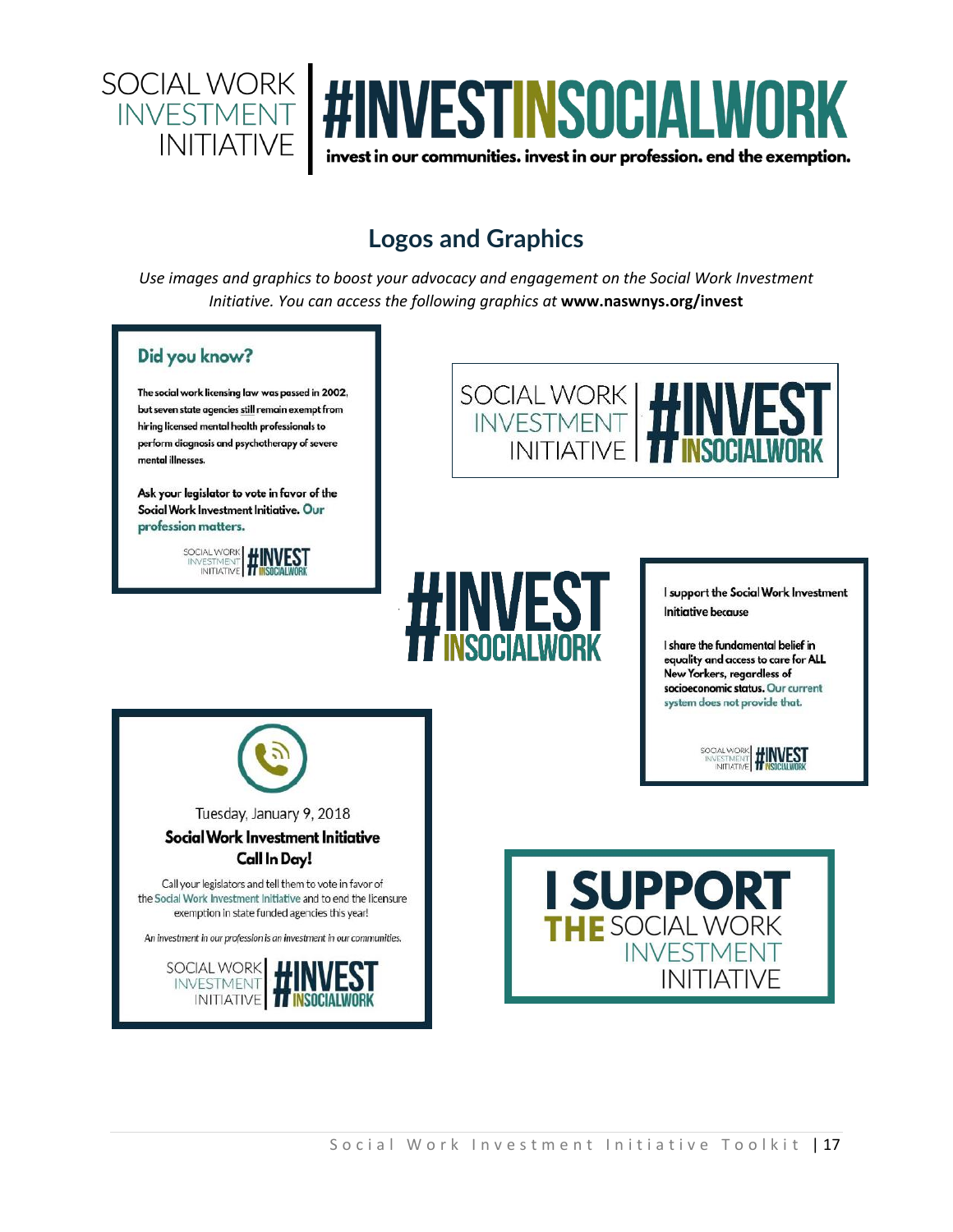

## **Sample Letter to the Editor (LTE)**

*Letters to the editor are a great tool for letting elected officials and members of your community why the Social Work Investment Initiative matters to you – and why it should matter to them, too*.

#### **Sample #1:**

Dear Editor,

As a <licensed title> social worker, it is of great concern to me that for 14 years, the state has been allowing agencies to hire employees who are not licensed to perform diagnosis and treatment of severe mental illness. The diagnosis and treatment of a severe mental illness requires an educated and experienced clinician.

Such a practice would never happen in the health care system. Imagine having a heart attack and going to an emergency room, only to hear, "We can't afford to hire licensed physicians, but we have some employees who passed biology to help you."

Aside from devaluing the requirements set forth by law, this current system does not provide equal access to care, and it happens more so for low-income people who rely on state agencies for mental health services.

Mental illness is a serious issue and should not be gambled on. At the end of the day, unlicensed providers should not be diagnosing and providing treatment. This is a matter of safety, and ensuring the wrong diagnosis does not follow individuals for many years later.

It's time for the state to get these agencies into compliance and end this discriminatory and dangerous practice.

<Name> <Hometown> <Phone Number – with a note that says '*for confirmation purposes only*'>

## **Tips:**

- Keep it short: 100-250 words maximum
- Keep it personal talk how this affects *you* and your community
- Keep it direct: Use simple language and emphasize a point
- Avoid acronyms, jargon
- Keep it polite: Yes, it should be heartfelt, but avoid using threats, sarcasm, and inappropriate humor
- Call the newspaper and follow up on your LTE
- Share your LTE when it gets published – so others may understand the importance of this issue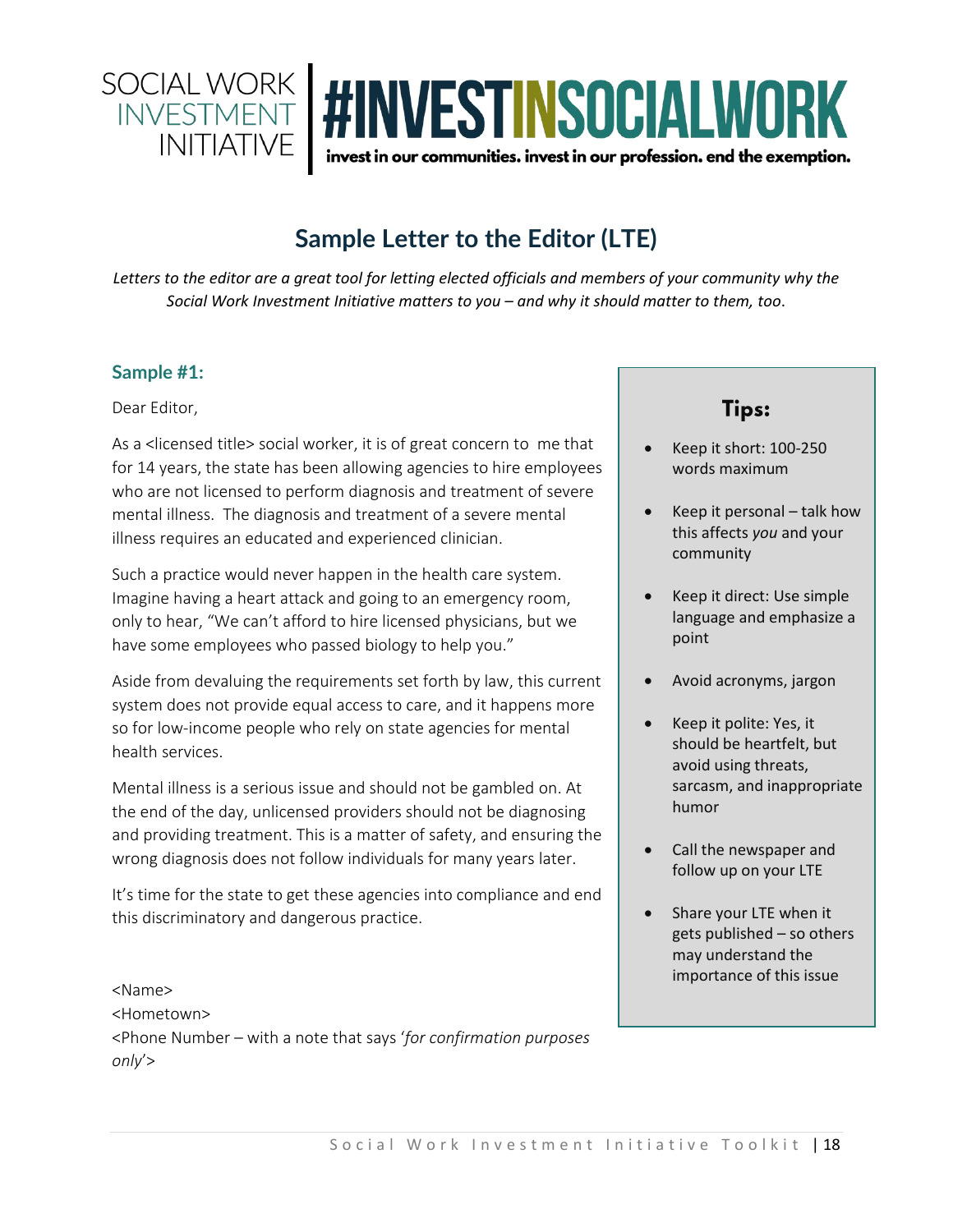

## **Sample Letter to Your Legislator (End the Exemption)**

<Date>

<Legislator's Name> <Address>

Tip:

Grab attention by printing out one of our campaign's graphic and include them with your letter! Visit [www.naswnys.org/invest](http://www.naswnys.org/invest) to access these graphics

Dear <Legislator Name>,

I am writing to ask you to end the licensure exemption and support enactment of the Social Work Investment Initiative.

For decades, seven state agencies and any programs they operate, fund or regulate, have escaped implementation of professional licensure laws passed in 2002. Such licensure laws set a standard threshold requiring mental health providers meet a minimum standard of education, experience, and exam requirements to diagnose and treat mental illness. This law ensures that individuals providing such services are qualified to do so.

This exemption has been on the books for too long, and is unacceptable and discriminatory to New York's most vulnerable citizens. New Yorkers who rely on programs regulated, operated, or funded by exempt agencies must rely on the luck of the draw when they enter the system. In other words, they may see a qualified provider or they may see a provider who has no more than a high school diploma.

It is critical that every person in need of mental health and child welfare services be diagnosed by a provider that is licensed to diagnose. No other profession has this bifurcated system of care.

The Social Work Investment Initiative seeks to secure a substantial state investment into the social work profession, and such initiative will be tied to the resolution of licensure exemption. An investment in social work is an investment in our communities.

Currently, exempt agencies have until July 1, 2018, to comply with the licensing requirements passed in 2002. I urge you to hold agencies accountable to the licensing requirements that were rightfully enacted in 2002 and invest in quality care providers for all New Yorkers seeking mental health services. An investment in social work is an investment in our communities.

Sincerely,

<Name> <Street Address> <City, State, Zip code>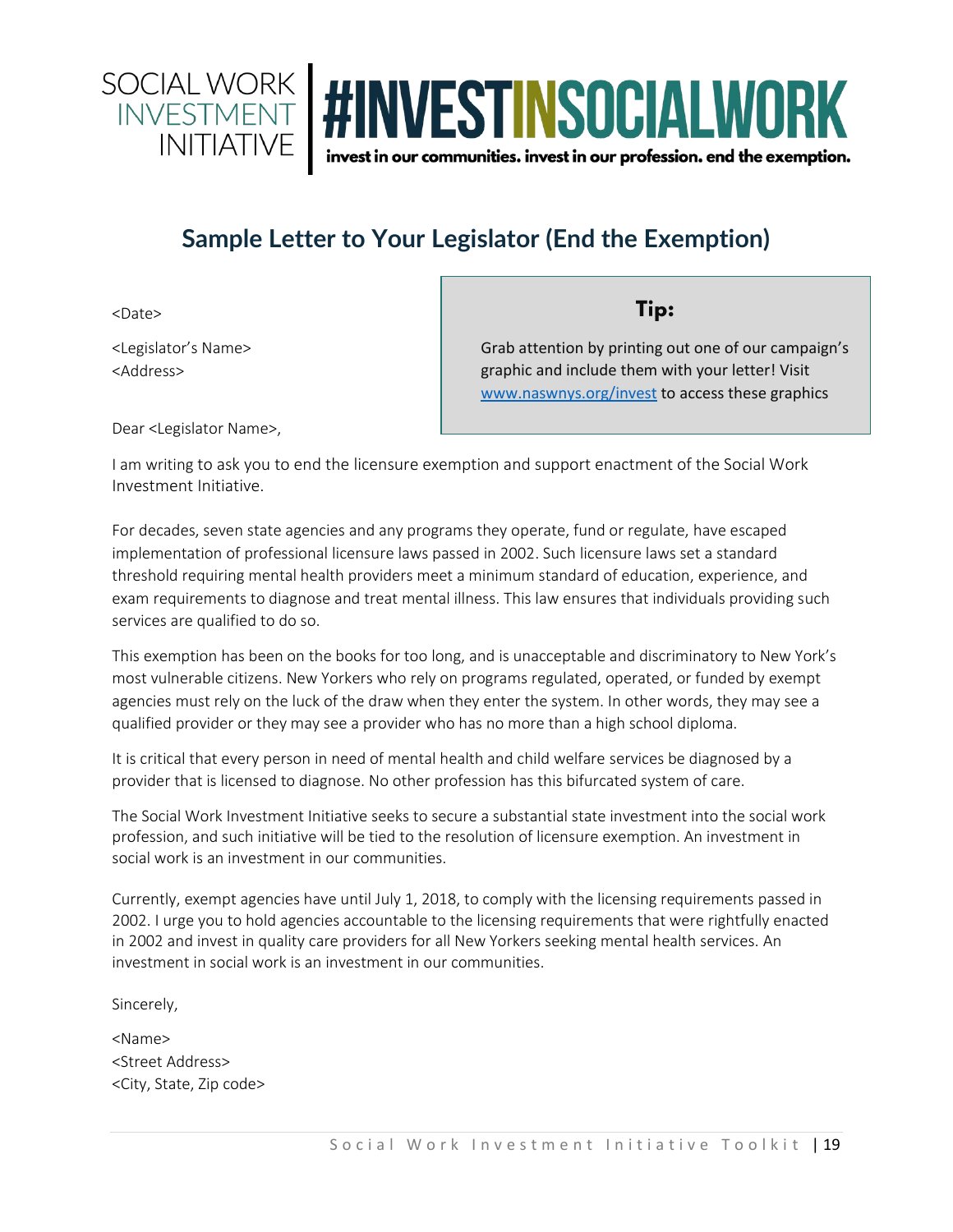

## **Additional Resources**

#### **Key Social Media Accounts**

*Social media advocacy is one of the quickest and simplest ways to spread the #InvestinSocialWork message to your legislators and the local media. Use the following chart below to find the social media accounts of your legislators and be sure to tag them using their @handles*

#### Key Leadership (*List as of December 2017*)

|                                 | <b>Twitter</b>  | <b>Facebook</b>      |
|---------------------------------|-----------------|----------------------|
| <b>Governor Andrew M. Cuomo</b> | @NYGovCuomo     | @GovernorAndrewCuomo |
| John J. Flanagan, Senate        |                 |                      |
| Majority Leader                 | @LeaderFlanagan | @sen.john.flanagan   |
| Jeffrey D. Klein, Independent   |                 |                      |
| Democratic Conference           |                 |                      |
| Leader                          | @JeffKleinNY    | @jeffrey.d.klein     |
| Carl E. Heastie, NY Assembly    | @CarlHeastie    | @Carl.Heastie        |
| Speaker                         |                 |                      |

#### **NYS Senate** (*List as of December 2017*)

| <b>District</b> | <b>Senator</b>         | <b>Twitter</b>   | <b>District</b> | <b>Senator</b>         | <b>Twitter</b>   |
|-----------------|------------------------|------------------|-----------------|------------------------|------------------|
| 1               | Kenneth P.             |                  |                 |                        |                  |
|                 | LaValle                | @senatorlavalle  | 33              | <b>Gustavo Rivera</b>  | @NYSenatorRivera |
| $\overline{2}$  | John Flanagan          | @leaderFlanagan  | 34              | <b>Jeffrey Klein</b>   | @JeffKleinNY     |
| 3               |                        |                  |                 | <b>Andrea Stewart-</b> |                  |
|                 | <b>Thomas Croci</b>    | @tomcroci        | 35              | <b>Cousins</b>         | AndreaSCousins   |
| 4               | <b>Phil Boyle</b>      | @PhilBoyleNY     | 36              | Jamaal T. Bailey       | @jamaaltbailey   |
| 5               | <b>Carl Marcellino</b> | @senator98       | 37              | George S. Latimer      | GeorgeLatimer37  |
| 6               | <b>Kemp Hannon</b>     | @kemphannon      |                 | <b>David Carlucci</b>  | @davidcarlucci   |
|                 |                        | @HannonSenate    | 38              |                        |                  |
| 7               | <b>Elaine Phillips</b> | @SenatorPhillips | 39              | <b>William Larkin</b>  | @SenatorLarkin   |
| 8               | <b>John Brooks</b>     | @Brooks4LINY     | 40              | <b>Terrence Murphy</b> | @vote4muphy      |
| 9               | <b>Todd Kaminsky</b>   | @toddkaminsky    | 41              | <b>Sue Serino</b>      | @Sueserino4NY    |
| 10              | James Sanders Jr.      | @JSandersNYC     |                 | <b>John Bonacic</b>    | @JohnBonacic     |
|                 |                        |                  | 42              |                        |                  |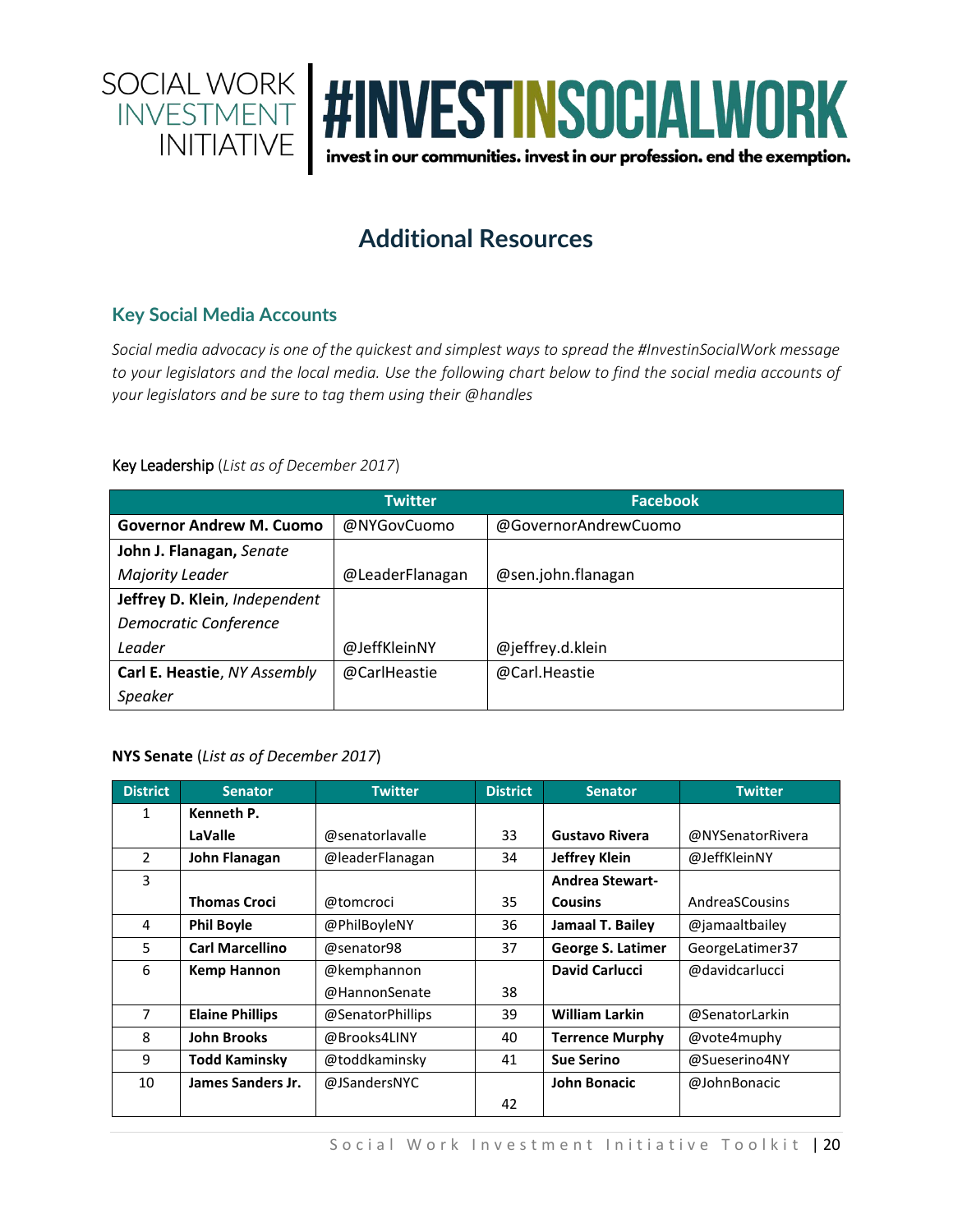

| <b>Tony Avella</b>       | @TonyAvella       | 43 | <b>Kathleen</b>         | @kathymarchione   |
|--------------------------|-------------------|----|-------------------------|-------------------|
|                          |                   |    | <b>Marchione</b>        |                   |
| <b>Mike Gianaris</b>     | @SenGianaris      | 44 | <b>Neil Breslin</b>     | @NeilBreslin44    |
| <b>Jose Peralta</b>      | @SenatorPeralta   | 45 | <b>Betty Little</b>     | @bettylittle      |
| <b>Leroy Comrie</b>      | @LeroyComrie      | 46 | <b>George Amedore</b>   | @GeorgeAmedore    |
| Joseph Addabbo,          | @SenJoeAddabbo    | 47 | <b>Joseph Griffo</b>    | @SenGriffo        |
| Jr.                      |                   |    |                         |                   |
| <b>Toby Ann Stavisky</b> | @tobystavisky     | 48 | <b>Patricia Ritchie</b> | @SenatorRitchie   |
| Simcha Felder            | @NYSSenatorFelder | 49 | <b>Jim Tedisco</b>      | @JamesTedisco     |
| <b>Martin Dilan</b>      | @SenatorDilan     | 50 | <b>John DeFrancisco</b> | @JohnDeFrancisco  |
| <b>Roxanne Persaud</b>   | @senatorpersaud   | 51 | <b>James Seward</b>     | @senatorJimSeward |
| <b>Jesse Hamilton</b>    | @SenatorHamilton  | 52 | <b>Federick Akshar</b>  | @fredakshar       |
| <b>Kevin Parker</b>      | @SenatorParker    | 53 | <b>David Valesky</b>    | @SenDaveValesky   |
| <b>Marty Golden</b>      | @SenMartyGolden   | 54 | <b>Pam Helming</b>      | @SenatorHelming   |
| <b>Diane Savino</b>      | @dianesavino      | 55 | <b>Rich Funke</b>       | @SenatorFunke     |
| <b>Andrew Lanza</b>      | @SenatorLanza     | 56 | <b>Joseph Robach</b>    | @SenatorRobach    |
| <b>Velmanette</b>        |                   |    |                         |                   |
| Montgomery               |                   | 57 | <b>Cathy Young</b>      | @SenatorYoung     |
| <b>Daniel Squadron</b>   | @DanielSquadron   | 58 | <b>Thomas O'Mara</b>    | @SenatorOMara     |
| <b>Brad Hoylman</b>      | @bradhoylman      | 59 | <b>Patrick Gallivan</b> | @senatorgallivan  |
| <b>Liz Krueger</b>       | @LizKrueger       | 60 | <b>Chris Jacobs</b>     | @JacobsForSenate  |
| Jose M. Serrano          | @SenatorSerrano   | 61 | <b>Michael</b>          |                   |
|                          |                   |    | Ranzenhofer             |                   |
| <b>Brian Benjamin</b>    | @NYSenBenjamin    | 62 | <b>Robert Ortt</b>      | @SenatorOrtt      |
|                          |                   | 63 | Timothy M.              | @SenKennedy       |
| <b>Marisol Alcantara</b> | @NY31Alcantara    |    | Kennedy                 |                   |
| <b>Rev. Ruben Diaz</b>   | @revrubendiaz     |    |                         |                   |
|                          |                   |    |                         |                   |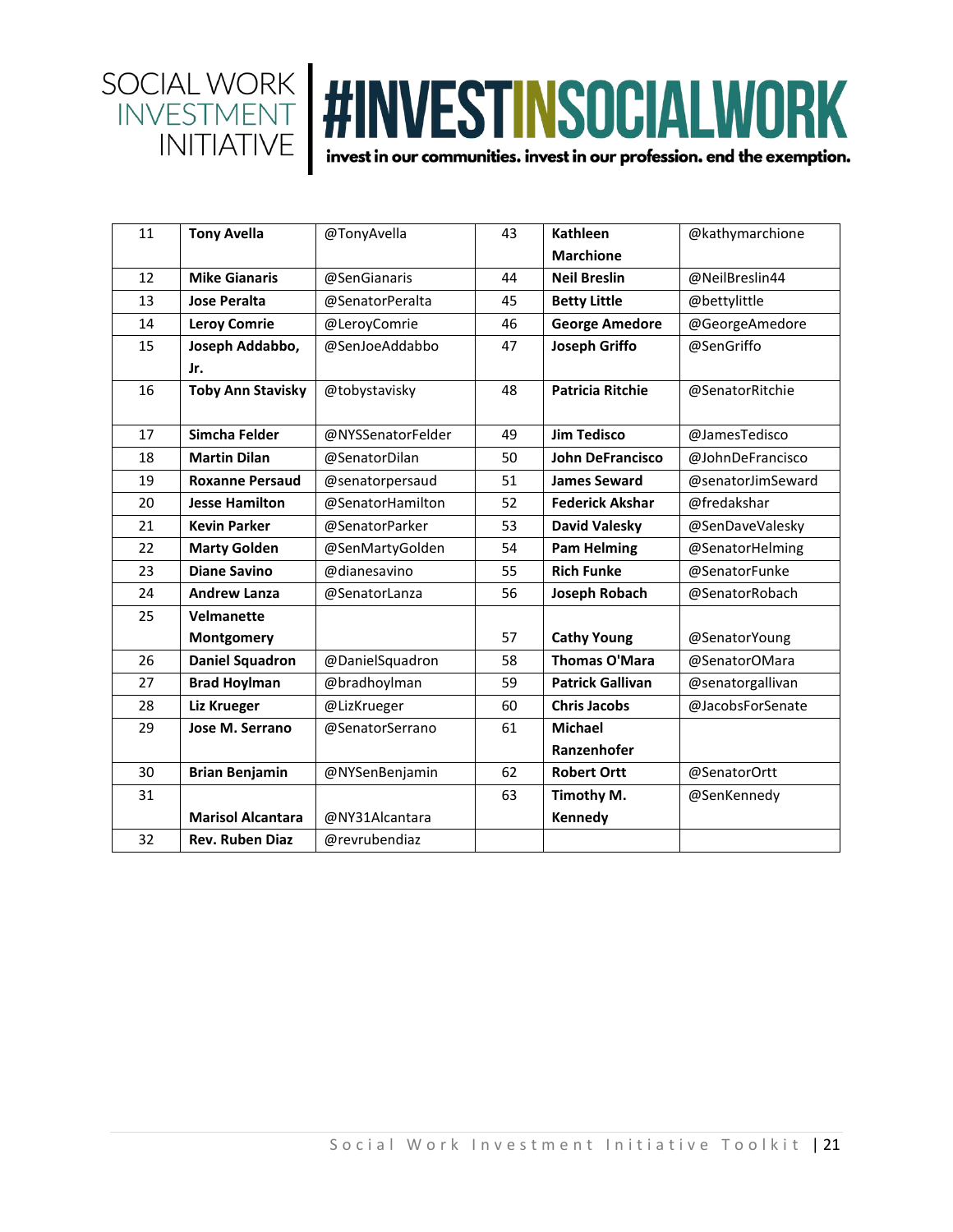

#### **NYS Assembly** (*List as of December 2017*)

| <b>District</b>  | <b>Assemblymember</b>  | <b>Twitter</b>   | <b>District</b> | <b>Assemblymember</b> | <b>Twitter</b>             |
|------------------|------------------------|------------------|-----------------|-----------------------|----------------------------|
| 1                | <b>Fred Thiele</b>     | @FredThiele1     | 27              | Daniel Rosenthal      | @DanRosenthalNYC           |
| $\overline{2}$   | Anthony Palumbo        | @PalumboNYSA     | 28              | Andrew Hevesi         | @AndrewHevesi              |
| 3                | L. Dean Murray         | @DeanMurrayNYAD3 | 29              | Alicia Hyndman        | @AliciaHyndman             |
| 4                | Steven                 |                  |                 |                       |                            |
|                  | Englebright            | @SteveEngles     | 30              | <b>Brian Barnwell</b> | @Barnwell30                |
| 5                | Al Graf                | AlGrafNY         | 31              | Michele Titus         | @AssemblywomanMicheleTitus |
| $\boldsymbol{6}$ | <b>Philip Ramos</b>    | @PhilRamos6AD    | 32              | Vivian Cook           |                            |
| 7                | Andrew                 |                  |                 |                       |                            |
|                  | Garbarino              |                  | 33              | Clyde Vanel           | @Clydevanel                |
| 8                | Michael J.             |                  |                 | Michael               |                            |
|                  | Fitzpatrick            | @RepFitzpatrick  | 34              | DenDekker             | @mgdendekker               |
| 9                | Christine              |                  |                 |                       |                            |
|                  | Pellegrino             | @CPellegrino1221 | 35              | Jeffrion Aubry        |                            |
| 10               | Chad A. Lupinacci      | @ChadLupinacci   | 36              | Aravella Simotas      | @AravellaSimotas           |
| 11               | Kimberly Jean-         |                  |                 |                       |                            |
|                  | Pierre                 | @Kimjeanpierre   | 37              | Catherine Nolan       |                            |
| 12               | Andrew Raia            | @AssemblymanRaia | 38              | Michael Miller        | @assemblymanmike           |
| 13               | Charles Lavine         | @Charles_Lavine  | 39              | Francisco Moya        | @FranciscoMoyaNY           |
| 14               | David                  |                  |                 |                       |                            |
|                  | McDonough              | @AssemblymanDGM  | 40              | Ron T. Kim            | @rontkim                   |
| 15               | Michael                |                  |                 |                       |                            |
|                  | Montesano              | @AsmMontesano    | 41              | Helene Weinstein      | @HeleneWeinstein           |
| 16               |                        |                  |                 | Rodneyse              |                            |
|                  | Anthony D'Urso         | @AnthonyDUrsoNY  | 42              | Bichotte              | @AMBichotte                |
| 17               | <b>Thomas McKevitt</b> | @TomMcKevitt1    | 43              | Diana Richardson      | @Vote_Richardson           |
| 18               | Earlene Hooper         |                  | 44              | <b>Robert Carroll</b> | @Bobby4Brooklyn            |
| 19               |                        |                  |                 | Steven                |                            |
|                  | Edward Ra              | @EdwardRa19      | 45              | Cymbrowitz            | @SteveCym                  |
| 20               | Melissa Miller         |                  | 46              | Pamela Harris         | @AMPamelaHarris            |
| 21               | Brian F. Curran        | @BrianCurranNY   | 47              | William Colton        | @WilliamColton8            |
| 22               | Michaelle Solages      | @MichaelleSolage | 48              | Dov Hikind            | @HikindDov                 |
| 23               | <b>Stacey Pheffer</b>  |                  |                 |                       |                            |
|                  | Amato                  | @Stacey23AD      | 49              | Peter Abbate          | @peterabbatejr             |
| 24               | David Weprin           | @DavidWeprin     | 50              | Joe Lentol            | @assemblymanjoe            |
| 25               | <b>Nily Rozic</b>      | @nily            | 51              | Felix Ortiz           | @Felixwortiz               |
| 26               | Ed Braunstein          | @edbraunstein    | 52              | Jo Anne Simon         | @JoAnneSimonBK52           |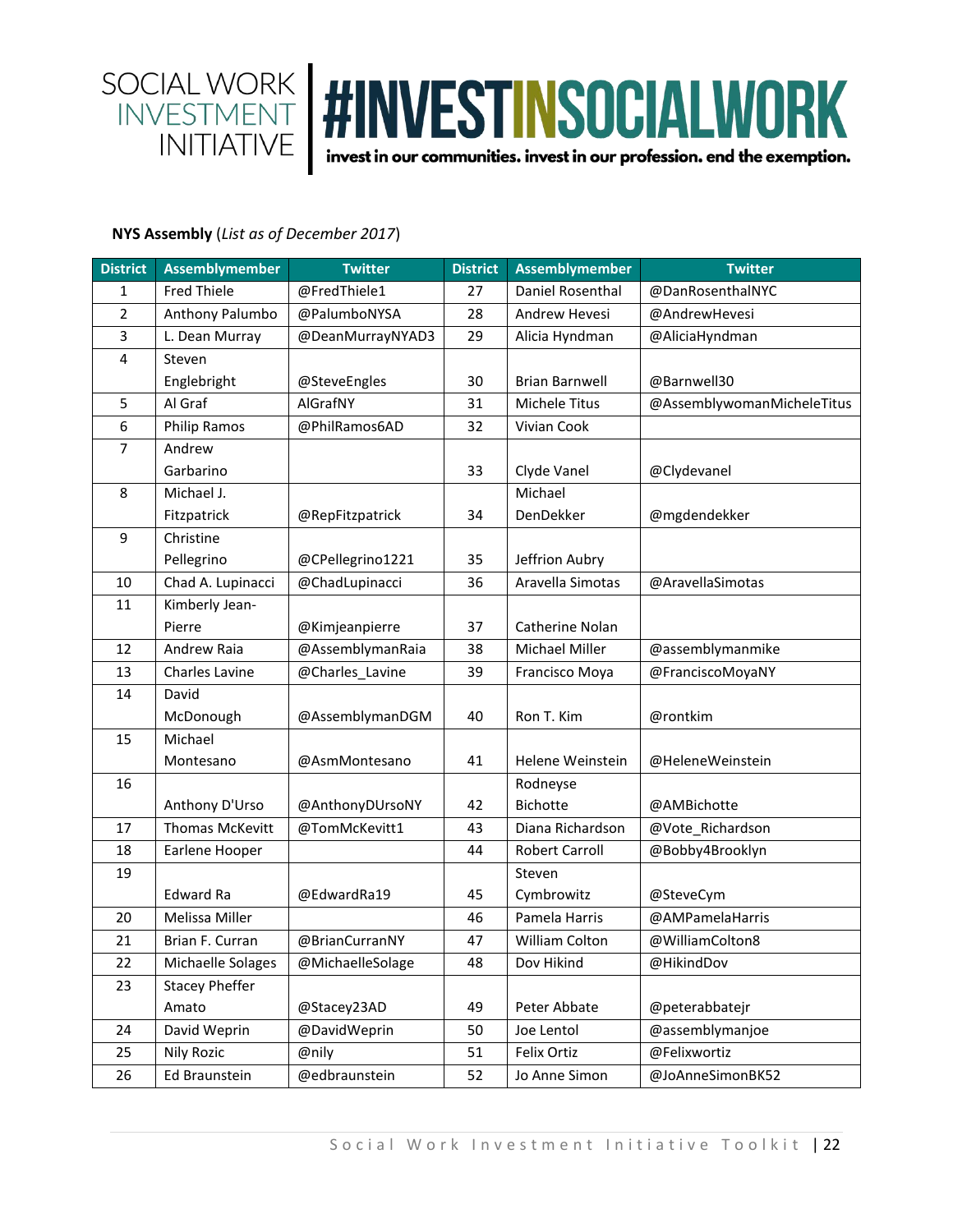| <b>District</b> | <b>Assemblymember</b>    | <b>Twitter</b>   | <b>District</b> | <b>Assemblymember</b> | <b>Twitter</b>   |
|-----------------|--------------------------|------------------|-----------------|-----------------------|------------------|
| 53              | Maritza Davila           | @DavilaAssembly  | 85              | Marcos Crespo         | @MarcosCrespo85  |
| 54              | Erik Dilan               | @edilan37        | 86              | Victor Pichardo       | @Vpichardo86     |
| 55              | Latrice Walker           | @AssemblyWalker  | 87              | Luis Sepulveda        | @LuisSepulvedaNY |
| 56              | <b>Tremaine Wright</b>   | @AssemblyWright  | 88              | Amy Paulin            | @AmyPaulin       |
| 57              | Walter T. Mosley         | @WalterMosley    | 89              | J. Gary Pretlow       | @JGPretlow       |
| 58              | Nick Perry               | @NNickPerry      | 90              | <b>Shelley Mayer</b>  | @ShelleybMayer   |
| 59              | Jamie R. Williams        |                  | 91              | Steven Otis           | @SteveOtis91     |
| 60              | Charles Barron           |                  | 92              | Thomas J. Abinanti    | @Tom Abinanti    |
| 61              | <b>Matthew Titone</b>    | @MatthewTitone   | 93              | David Buchwald        | @DavidBuchwald   |
| 62              | Ron Castorina, Jr.       | @RonCastorinaNY  | 94              | Kevin M. Byrne        | @Byrne4NY        |
| 63              | Michael Cusick           | @Michael_Cusick  | 95              | Sandy Galef           | @SandyGalef      |
| 64              | Nicole Malliotakis       | @Nmalliotakis    | 96              | Ken Zebrowski         | @kenzebrowski_ny |
| 65              | Yuh-Line Niou            | @Yuhline         | 97              | Ellen Jaffee          | @EllenCJaffee    |
| 66              | Deborah Glick            | @DeborahJGlick   | 98              | Karl Brabenec         | @KarlBrabenec    |
| 67              | Linda Rosenthal          | @LindaBRosenthal | 99              | James Skoufis         | @JamesSkoufis    |
| 68              | Robert Rodriguez         |                  | 100             | Aileen Gunther        | @AileenMGunther  |
| 69              | Daniel O'Donnell         | @DannyODonnellNY | 101             | <b>Brian Miller</b>   |                  |
| 70              | Inez E. Dickens          | @IE_Dickens      | 102             | N/A                   |                  |
| 71              | Al Taylor                | @pastoraltaylor  | 103             | Kevin Cahill          | Cahill2012       |
|                 | Carmen N. De La          |                  |                 |                       |                  |
| 72              | Rosa                     | @CnDelarosa      | 104             | Frank Skartados       | @SkartadosNYSA   |
|                 |                          |                  |                 | Kieran Michael        |                  |
| 73              | Dan Quart                | @AMDanQuart      | 105             | Lalor                 | @KieranLalor     |
| 74              | N/A                      |                  | 106             | Didi Barrett          | @Didi4Assembly   |
| 75              | <b>Richard Gottfried</b> | @DickGottfried   | 107             | Steve McLaughlin      | @SteveMcNY       |
|                 | Rebecca                  |                  |                 |                       |                  |
| 76              | Seawright                | @Rebecca76AD     | 108             | John McDonald III     | @johnmcdonald108 |
| 77              | Latoya Joyner            | @JoinJoyner      | 109             | Patricia Fahy         | @PFahy109        |
| 78              | Jose Rivera              | @RevolutionJR    | 110             | <b>Phil Steck</b>     | @PhilSteck       |
|                 |                          |                  |                 | Angelo                |                  |
| 79              | Michael Blake            | @MrMikeBlake     | 111             | Santabarbara          | @AsmSantabarbara |
| 80              | Mark Gjonaj              | @MarkGjonajNY    | 112             | Mary Beth Walsh       | @MBWalsh112      |
| 81              | Jeffrey Dinowitz         | J@effreyDinowitz | 113             | Carrie Woerner        | @AMCarrieWoener  |
|                 | Michael                  |                  |                 |                       |                  |
| 82              | Benedetto                |                  | 114             | Dan Stec              | @danstec         |
| 83              | Carl E. Heastie          | @CarlHeastie     | 115             | <b>Billy Jones</b>    | @jonesnyassembly |
| 84              | Carmen E. Arroyo         |                  | 116             | Addie Jenne           | @AddieJenne      |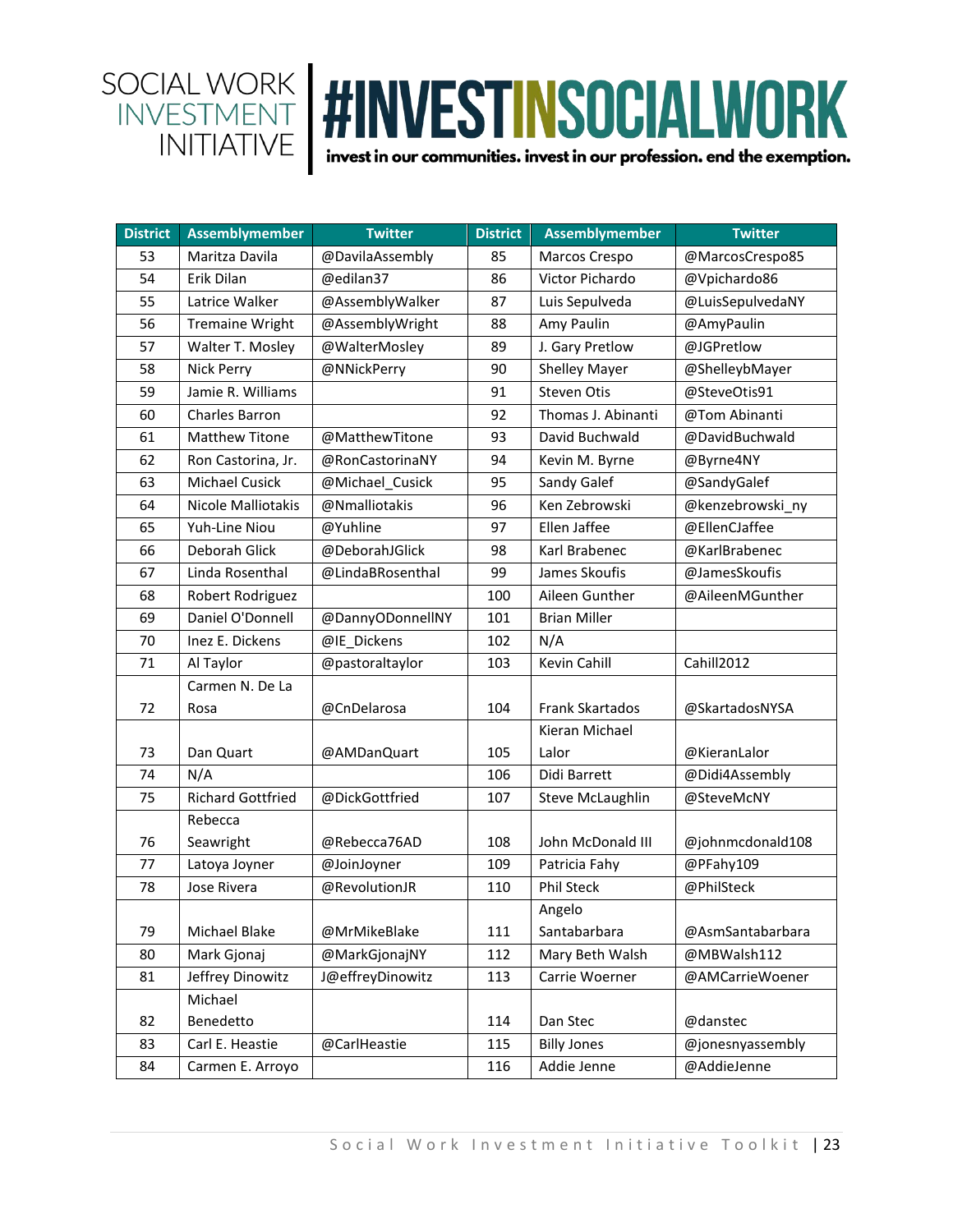

| <b>District</b> | <b>Assemblymember</b> | <b>Twitter</b>   | <b>District</b> | <b>Assemblymember</b> | <b>Twitter</b>   |
|-----------------|-----------------------|------------------|-----------------|-----------------------|------------------|
| 117             | Ken Blankenbush       |                  | 134             | Peter Lawrence        | @PLawrence134th  |
| 118             | Marc Butler           | @MarcWButler     | 135             | Mark Johns            | @MarkJohns_135th |
| 119             | Anthony Brindisi      | @ABrindisiNY     | 136             | Joseph D. Morelle     | @JoeMorelle      |
| 120             | William A. Barclay    | @WillABarclay    | 137             | David F. Gantt        |                  |
| 121             | William Magee         |                  | 138             | Harry B Bronson       | @HarryBBronson   |
| 122             | Clifford Crouch       |                  | 139             | Stephen Hawley        | @SteveMHawley    |
| 123             | Donna Lupardo         | donnalupardo     | 140             | Robin Schimminger     |                  |
|                 | Christopher           |                  |                 | Crystal Peoples-      |                  |
| 124             | Friend                | @Friend4Assembly | 141             | <b>Stokes</b>         | @CPeoplesStokes  |
| 125             | Barbara Lifton        |                  | 142             | N/A                   |                  |
| 126             | Gary Finch            |                  | 143             | <b>Monica Wallace</b> | @mwallace143     |
| 127             | Al Stirpe             | @StripeAl        | 144             | <b>Michael Norris</b> |                  |
| 128             | Pamela Hunter         | @PamelaHunter128 | 145             | Angelo Morinello      |                  |
|                 | William               |                  |                 |                       |                  |
| 129             | Magnarelli            | @BillMagnarelli  | 146             | Ray Walter            | @RaymondWWalter  |
| 130             | <b>Robert Oaks</b>    |                  | 147             | David DiPietro        | @DiPietro4NY     |
| 131             | <b>Brian Kolb</b>     | @GOPLdrBrianKolb | 148             | Joseph M. Giglio      |                  |
|                 | Philip A              |                  |                 |                       |                  |
| 132             | Palmesano             | @PhilPalmesano   | 149             | Sean Ryan             | @SeanMRyan149    |
| 133             | Joseph A. Errigo      |                  | 150             | Andy Goodell          | @andygoodell     |

**Tip:** If your Senator or Assemblymember does not have a social media account, you can always #hashtag his/her name instead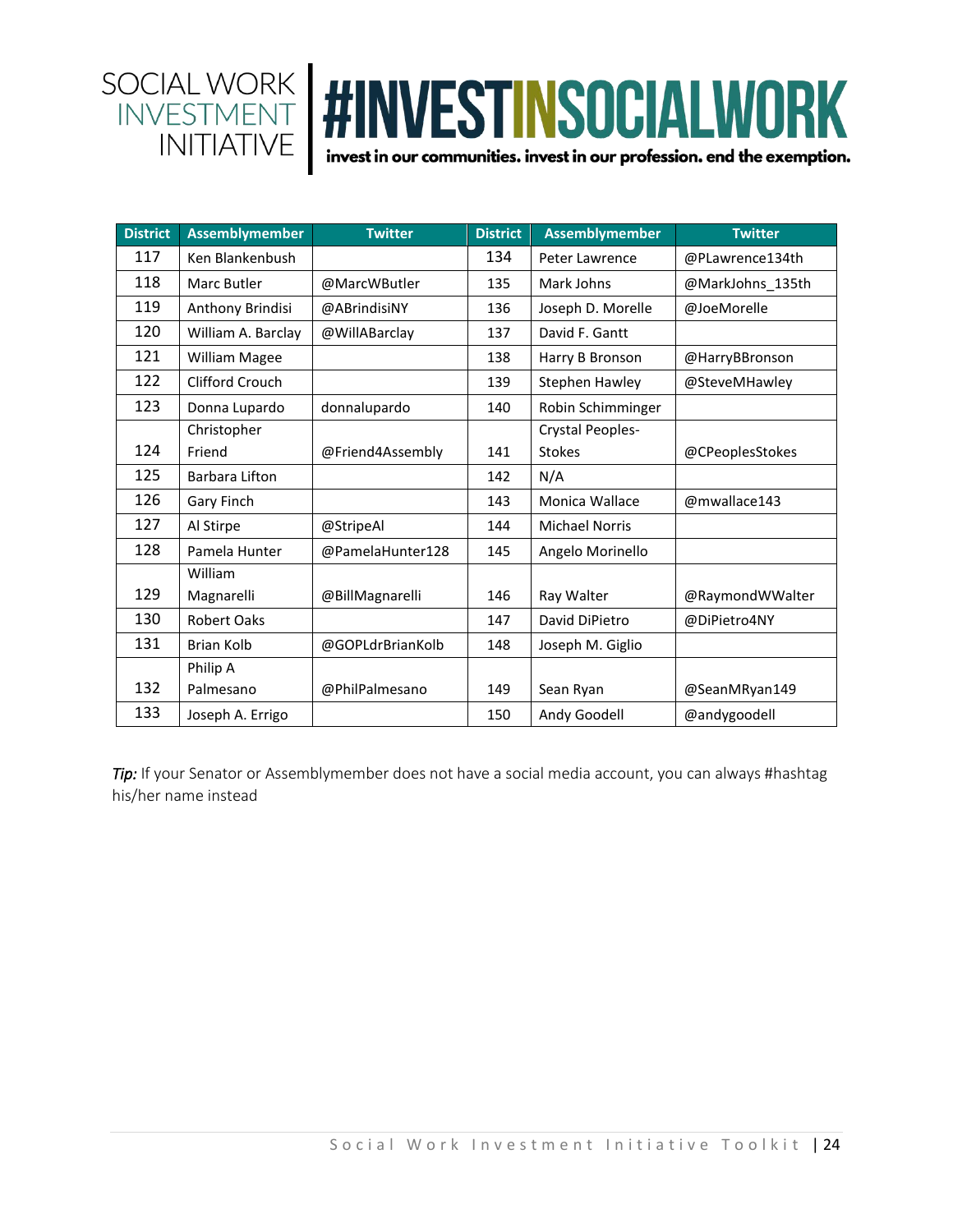

#### NYS Media/Newspaper

*Note: The following list is not representative of all major newspapers in New York State and is intended to serve as a quick guide for readers*

| <b>Reporter/Newspaper</b>     | <b>Twitter</b>  |
|-------------------------------|-----------------|
| amNewYork                     | @amNewYork      |
| <b>Albany Times Union</b>     | @timesunion     |
| <b>Capital Tonight</b>        | @CapitalTonight |
| <b>Daily Freeman</b>          | @DailyFreeman   |
| <b>Democrat and Chronicle</b> | @DandC          |
| Newsday                       | @Newsday        |
| <b>New York Daily News</b>    | @NYDailyNews    |
| <b>New York Times</b>         | @NYTimes        |
| <b>Niagara Gazette</b>        | @NiagaraGazette |
| <b>Olean Times Herald</b>     | @OTHNews        |
| Poughkeepsie Journal          | @PokJournal     |
| <b>The Buffalo News</b>       | @TheBuffaloNews |
| <b>The Daily Gazette</b>      | @dgazette       |
| <b>The Daily Mail</b>         | @CatskillDM     |
| The Daily Star - Oneonta      | @thedailystar   |
| <b>The Ithaca Journal</b>     | @ithacajournal  |
| <b>The Journal News</b>       | @lohud          |
| The Observer-Dispatch         | @uticaOD        |
| <b>The Post-Standard</b>      | @PostStandard   |
| <b>The Post Star</b>          | @poststar       |
| The Press & Sun-Bulletin      | @pressconnects  |
| <b>The Steuben Courier</b>    | @SteubenCourier |
| <b>Watertown Daily Times</b>  | @WDTNews        |